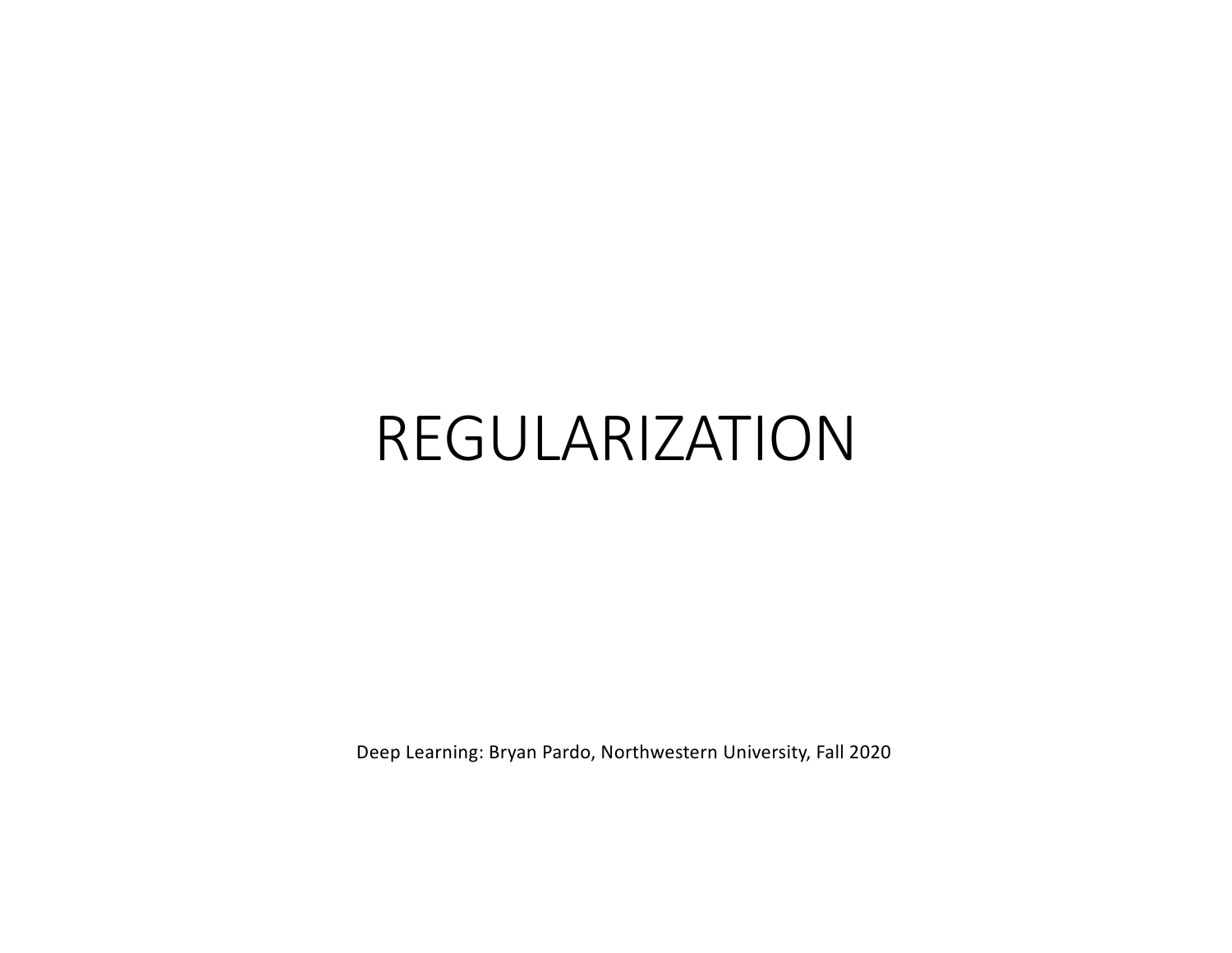#### Pick data D

The data defines a function to learn:  $f(x) = y$ Typically, this is from  $\mathbb{R}^d$  to  $\mathbb{R}^d$ . This is called **regression**.

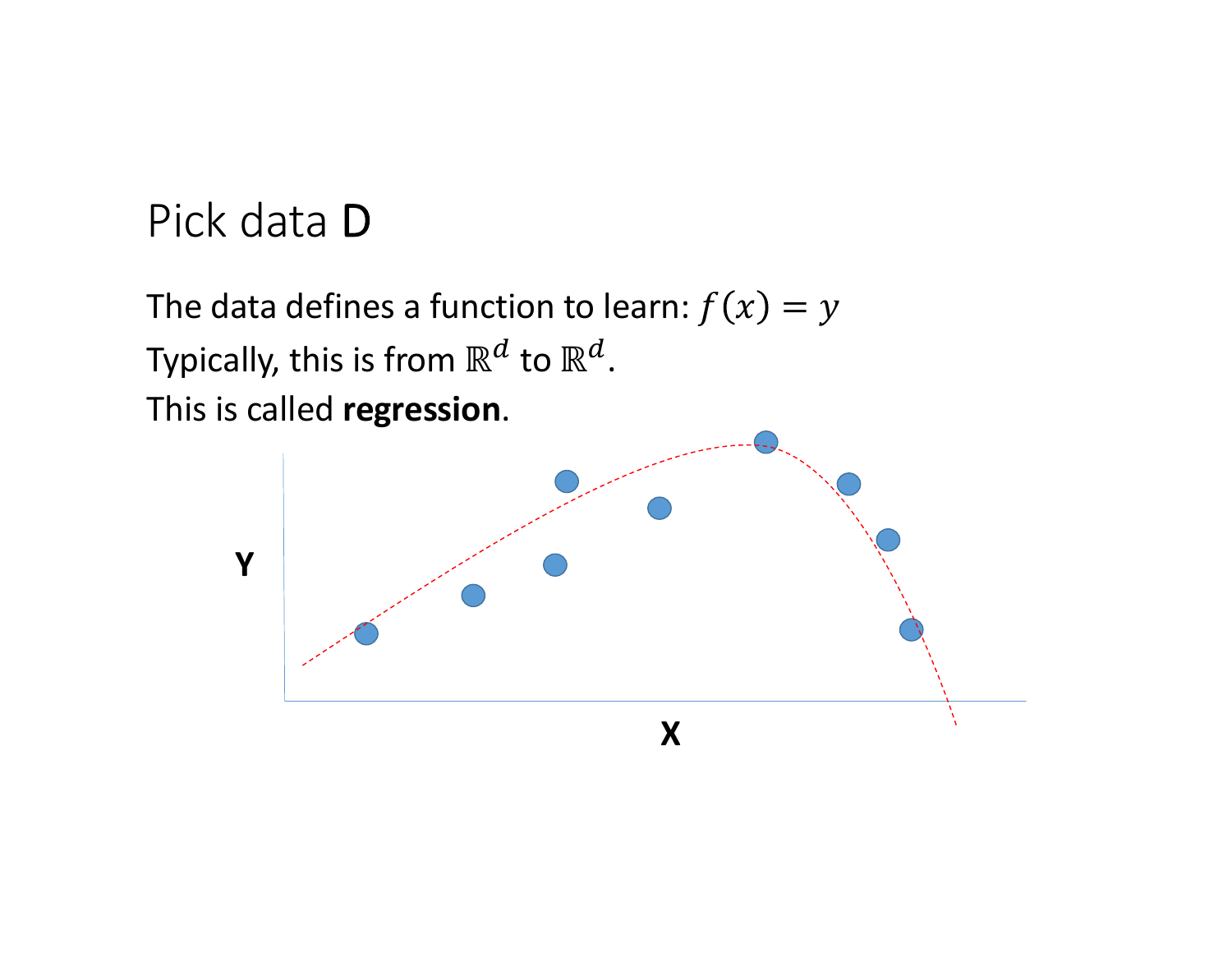#### Pick data D

The data defines a function to learn:  $f(x) = y$ This can also be from  $\mathbb{R}^d$  to a finite set of labels, e.g. {0,1}. This is **classification**.

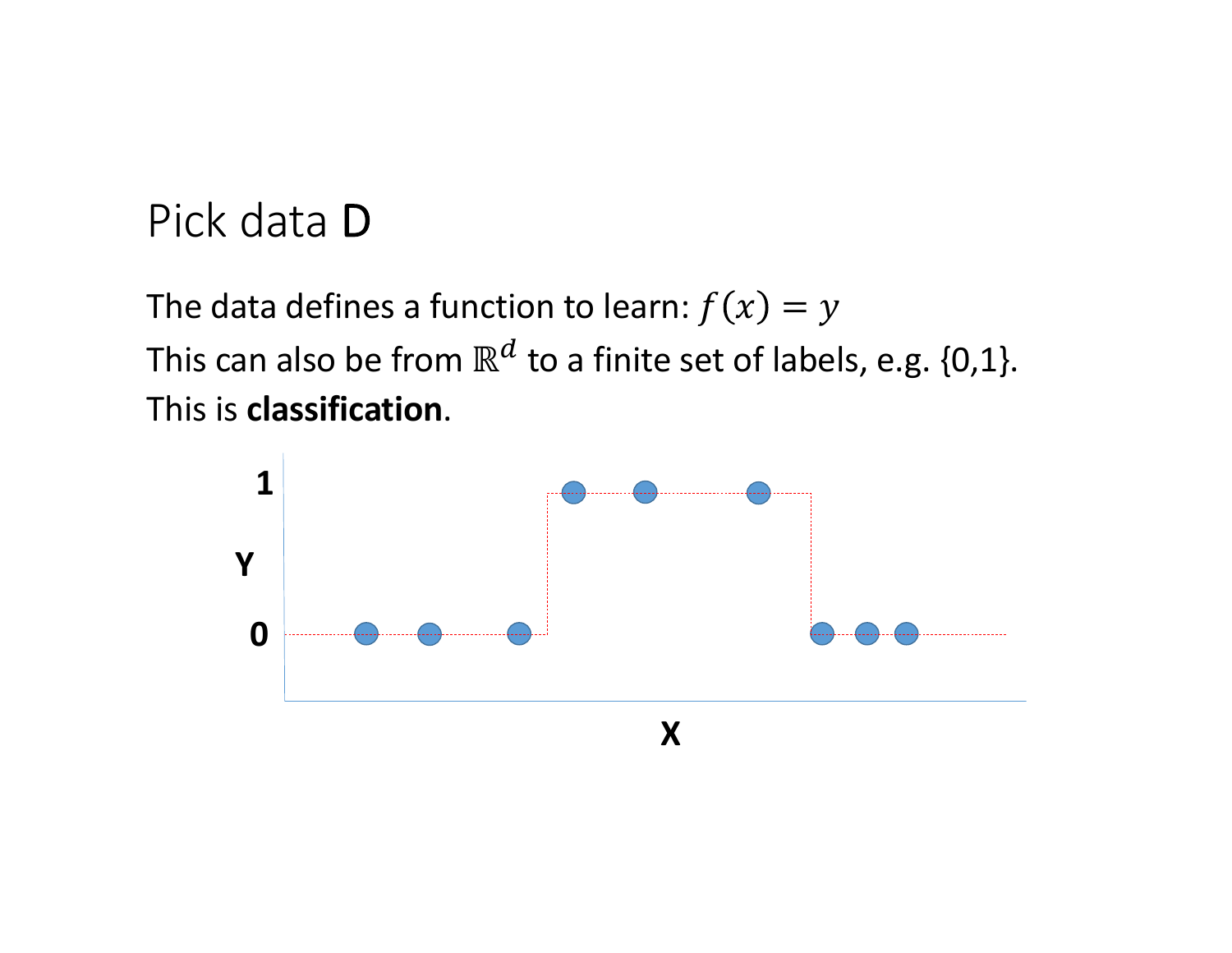# Pick data D: Is there enough?

- Good coverage of the range of possible values?
- Just because you got lots of data, doesn't mean it covers the space.

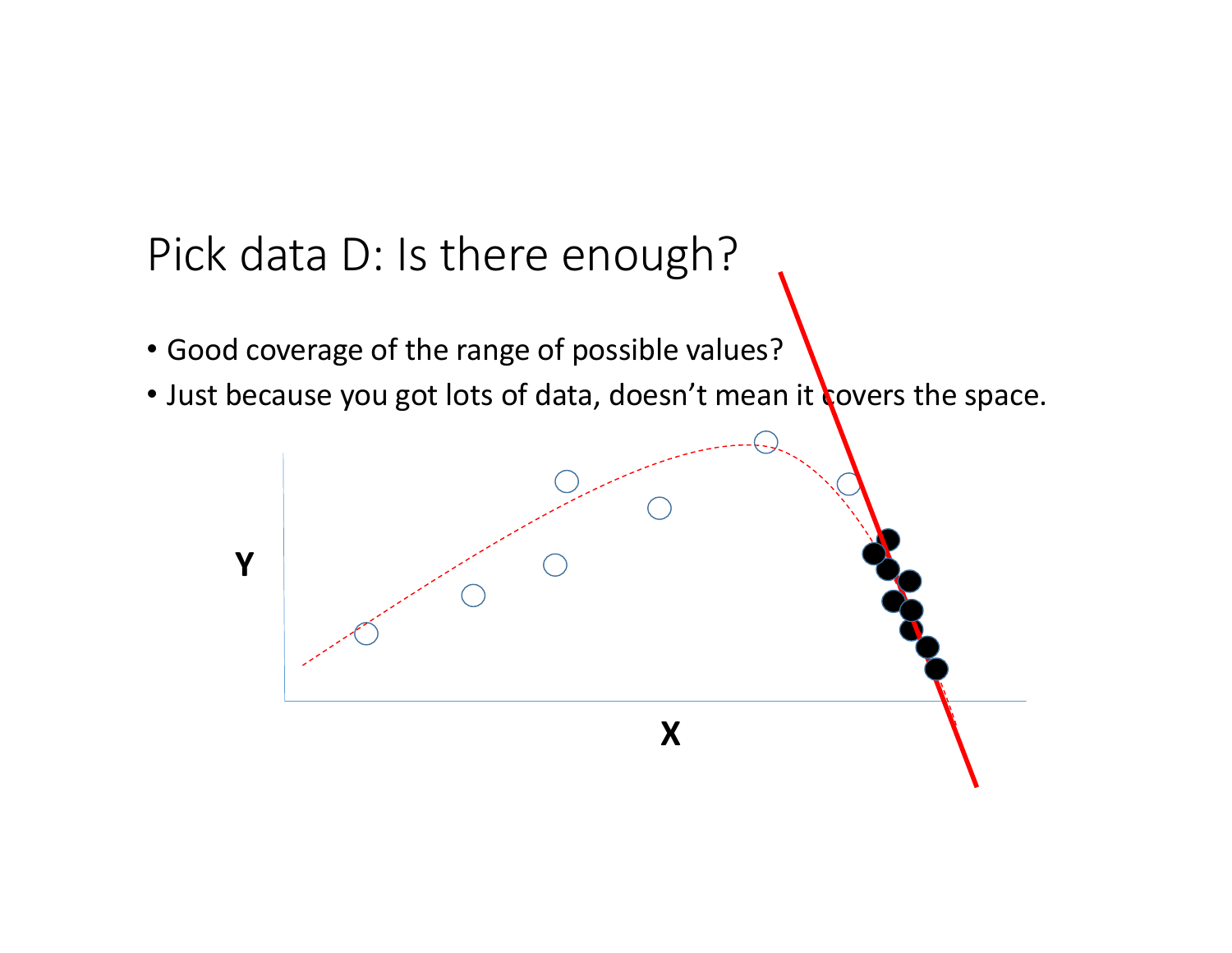# Pick data D: Is there enough?

- Enough sample density in the space?
- Just because you cover the range, doesn't mean you captured the function.

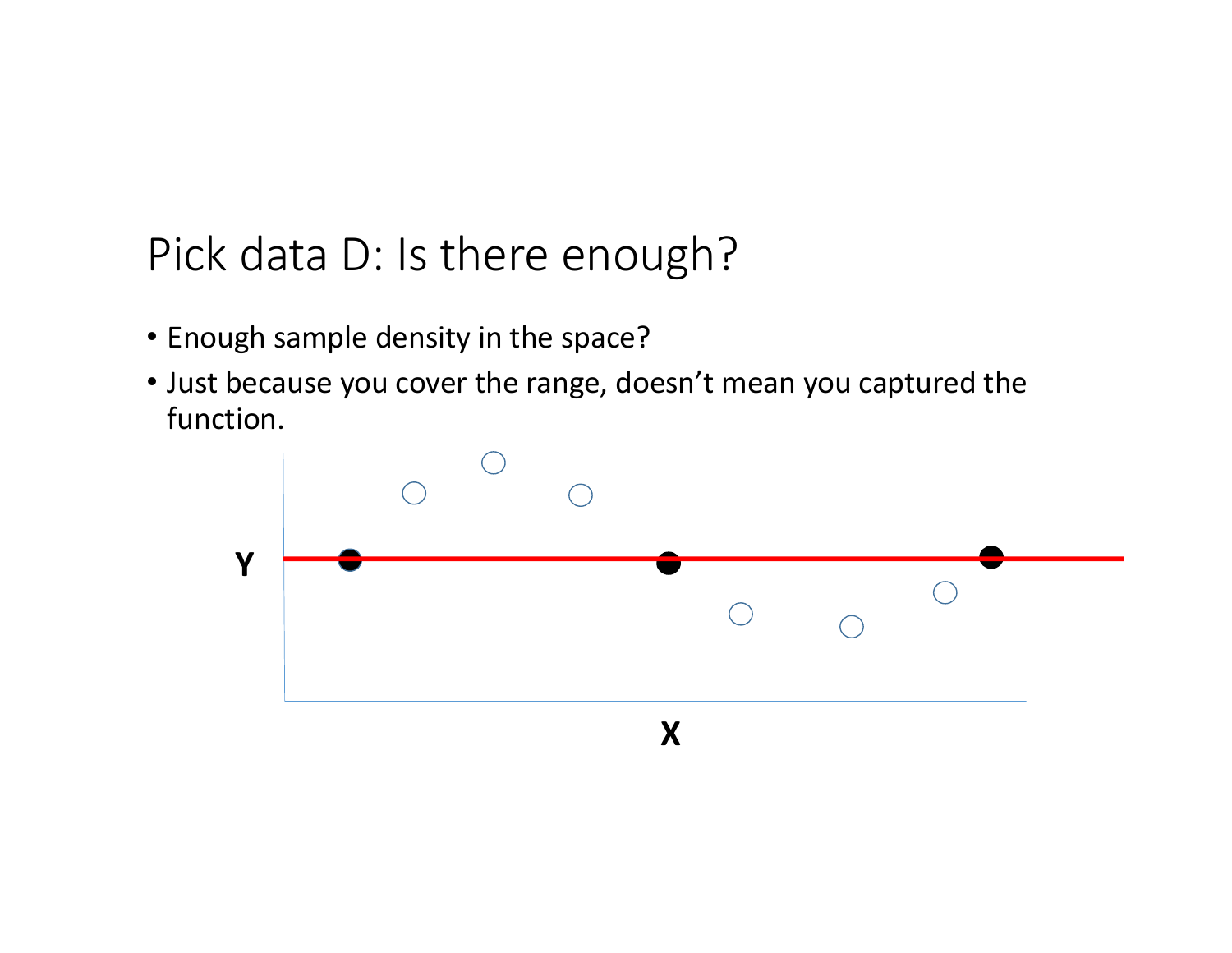#### Fitting & Hypothesis space.

If a model's hypothesis space is too small, the true function is probably not in its vocabulary (underfitting)

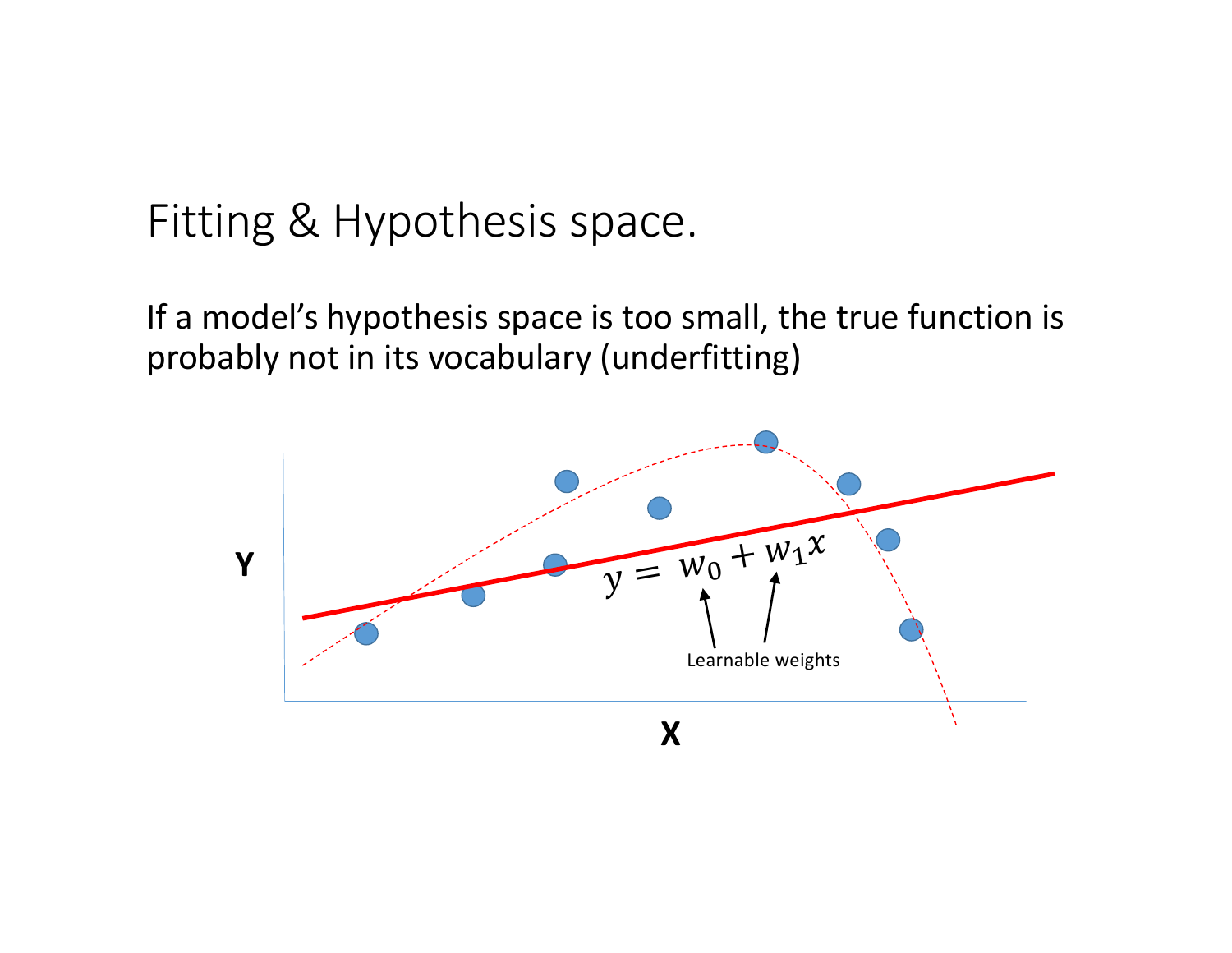#### Fitting & Hypothesis space

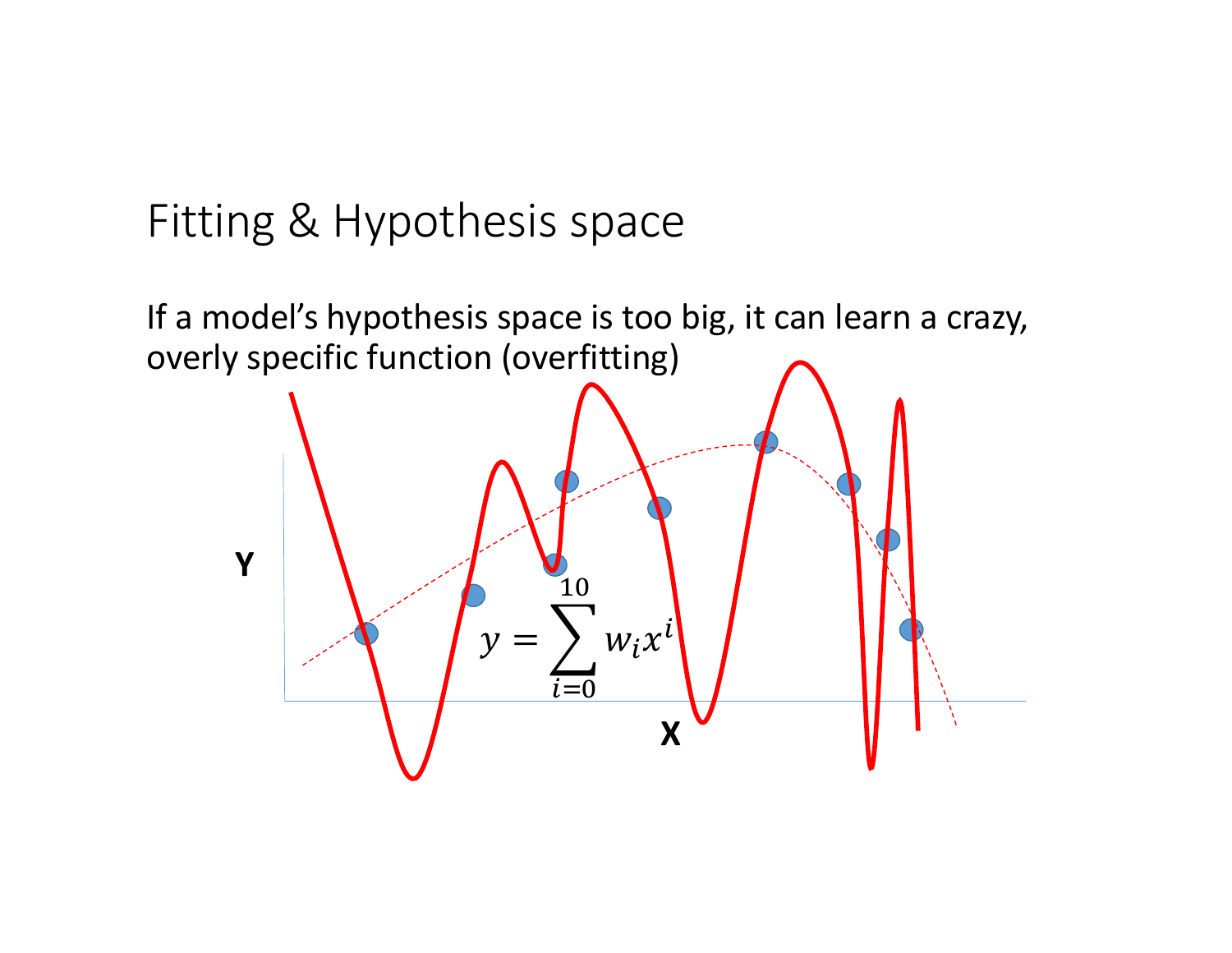# Revisiting Overfitting

- Overfitting occurs when your model begins to "memorize" the training data
	- Can detect overfitting from an increasing gap between training and validation loss.
	- Performance on the training set improves, but performance on the validation set does not.

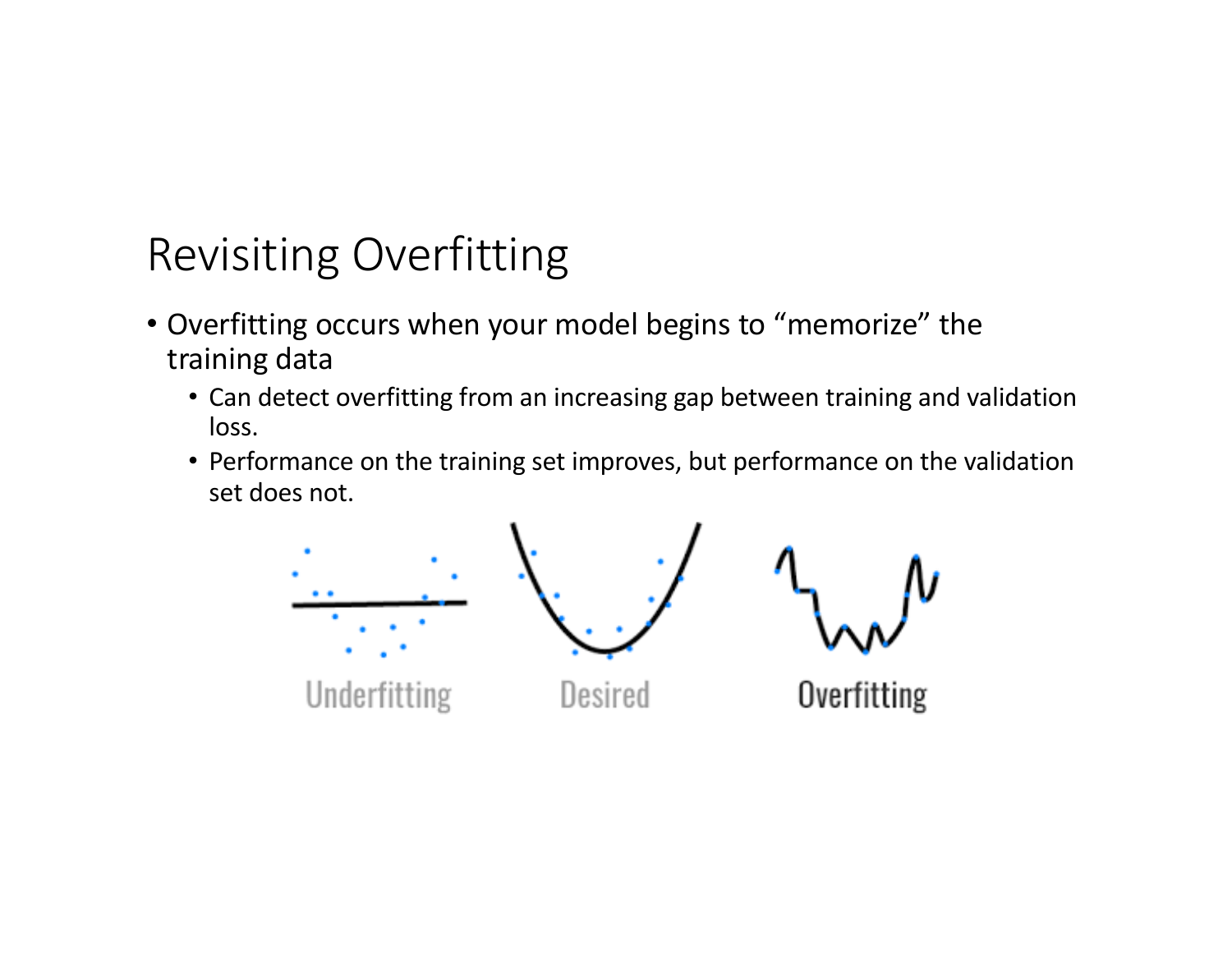#### Dimensions and data

- The more dimensions your data has, the more data you need to cover the space
- The more dimensions, the more parameters your model needs (at least 1 per dimension)
- The more parameters, the more data you need to prevent overfitting
- Conclusion: You probably don't have enough data. You probably overfit somehow.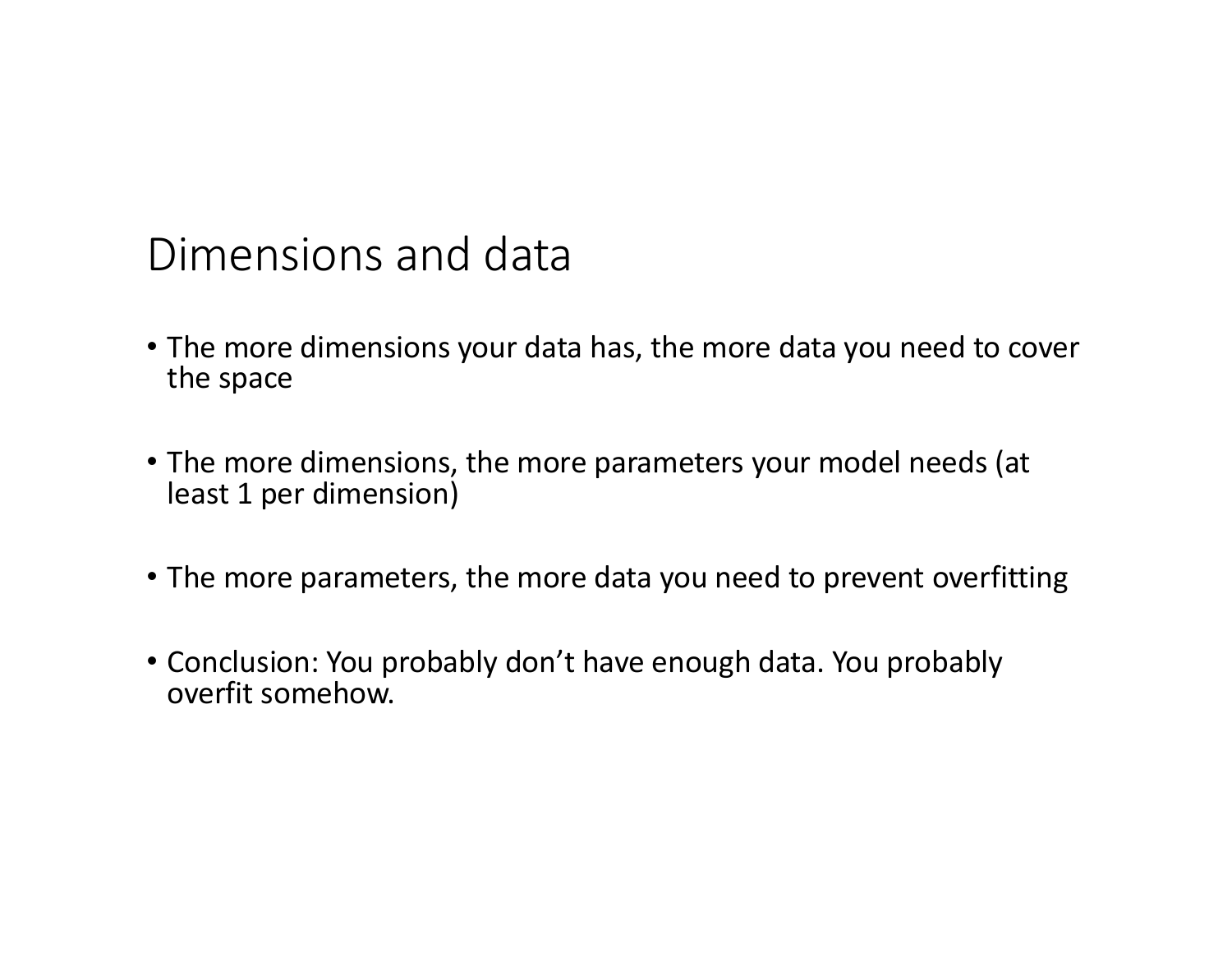### Resisting overfitting

- Add noise to the training process
- Stop before you start overfitting (Early stopping)
- Make the model smaller, somehow (regularization)
- Make the dataset bigger, somehow (augmentation)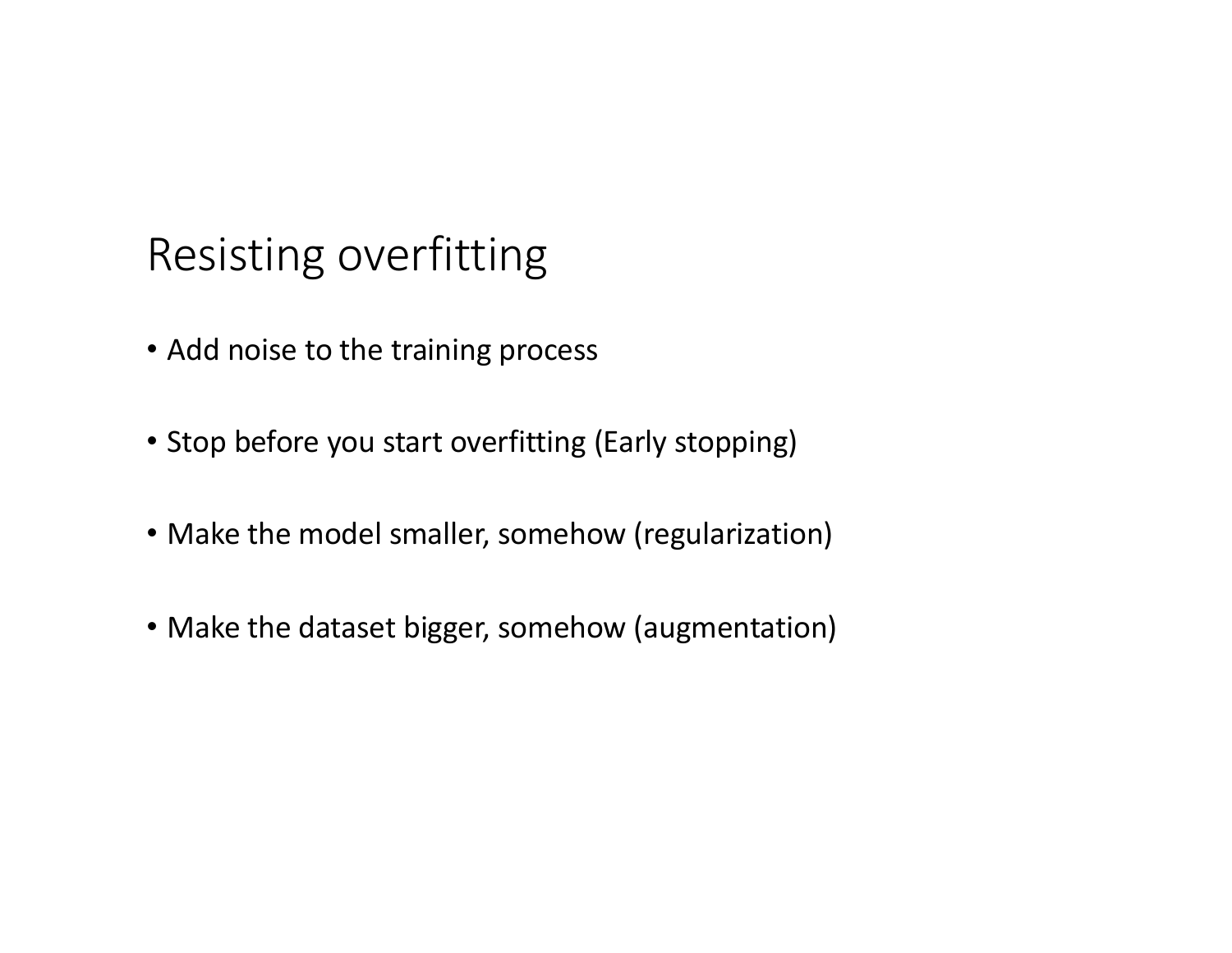### Adding noise

- Stochastic Gradient Descent adds noise
- Changing or randomizing step sizes add noise
- Explicitly adding noise to the
	- input data
	- target labels
	- weights (e.g. Dropout)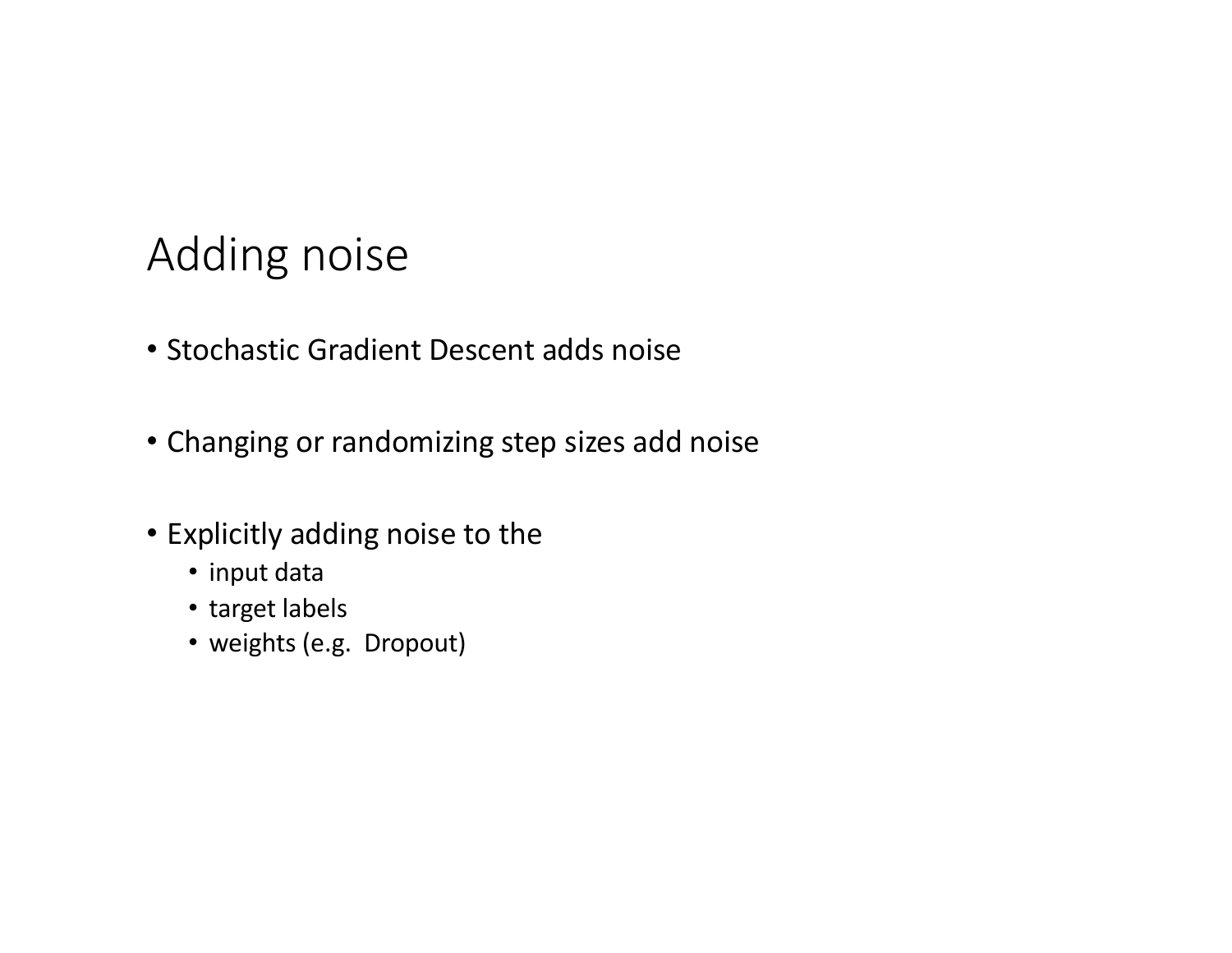#### Regularization via noise: Dropout



 $\otimes$  $\propto$  $\otimes$  $\propto$ 

(b) After applying dropout.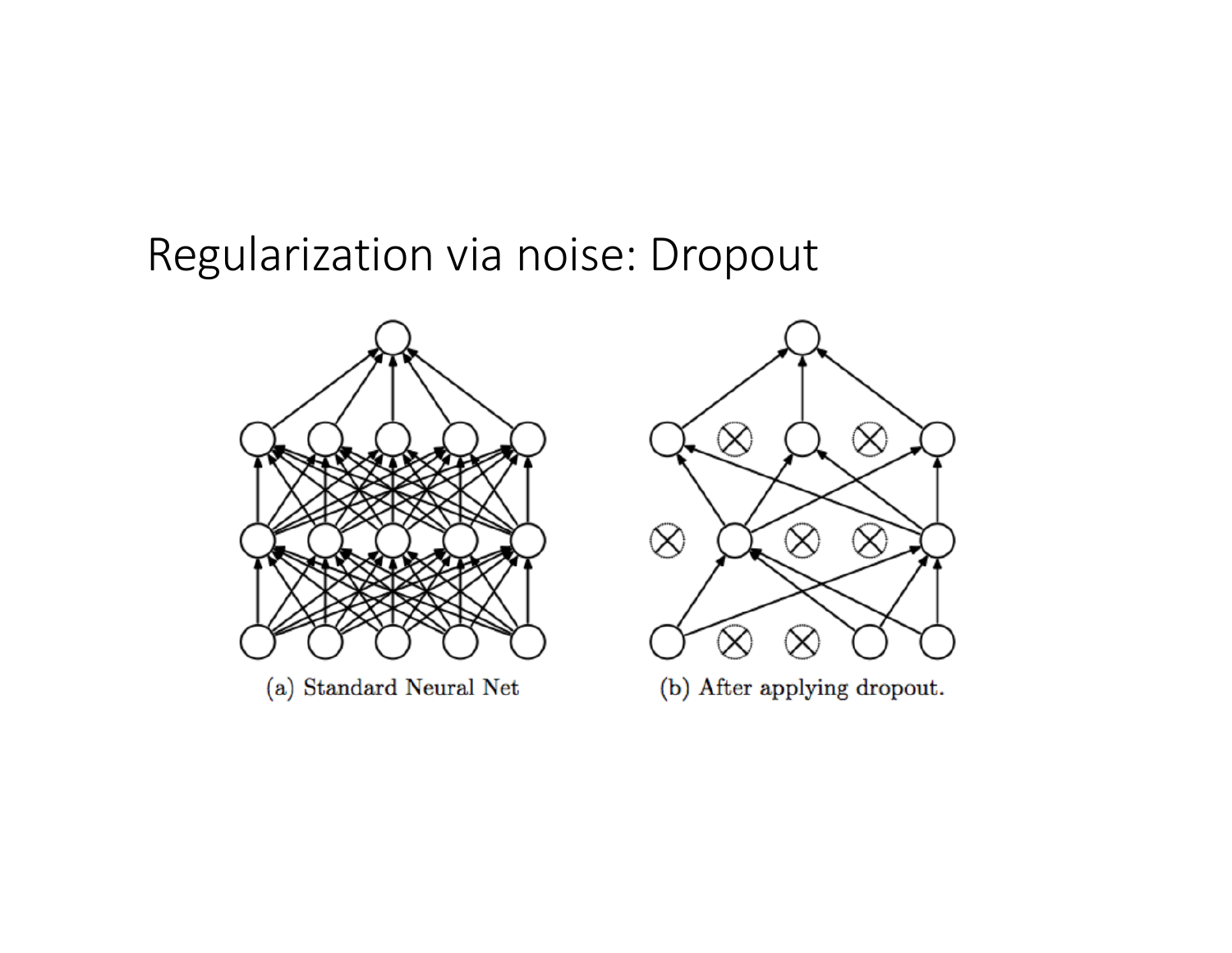# Validation

- Divide data into 3 sets: train, validate, test
- Train on the training data
- Every so often, evaluate on the validation set (which you don't train on)
- If the loss stops getting better on validation data, stop training
- Only then, when you're done, do you evaluate on the testing data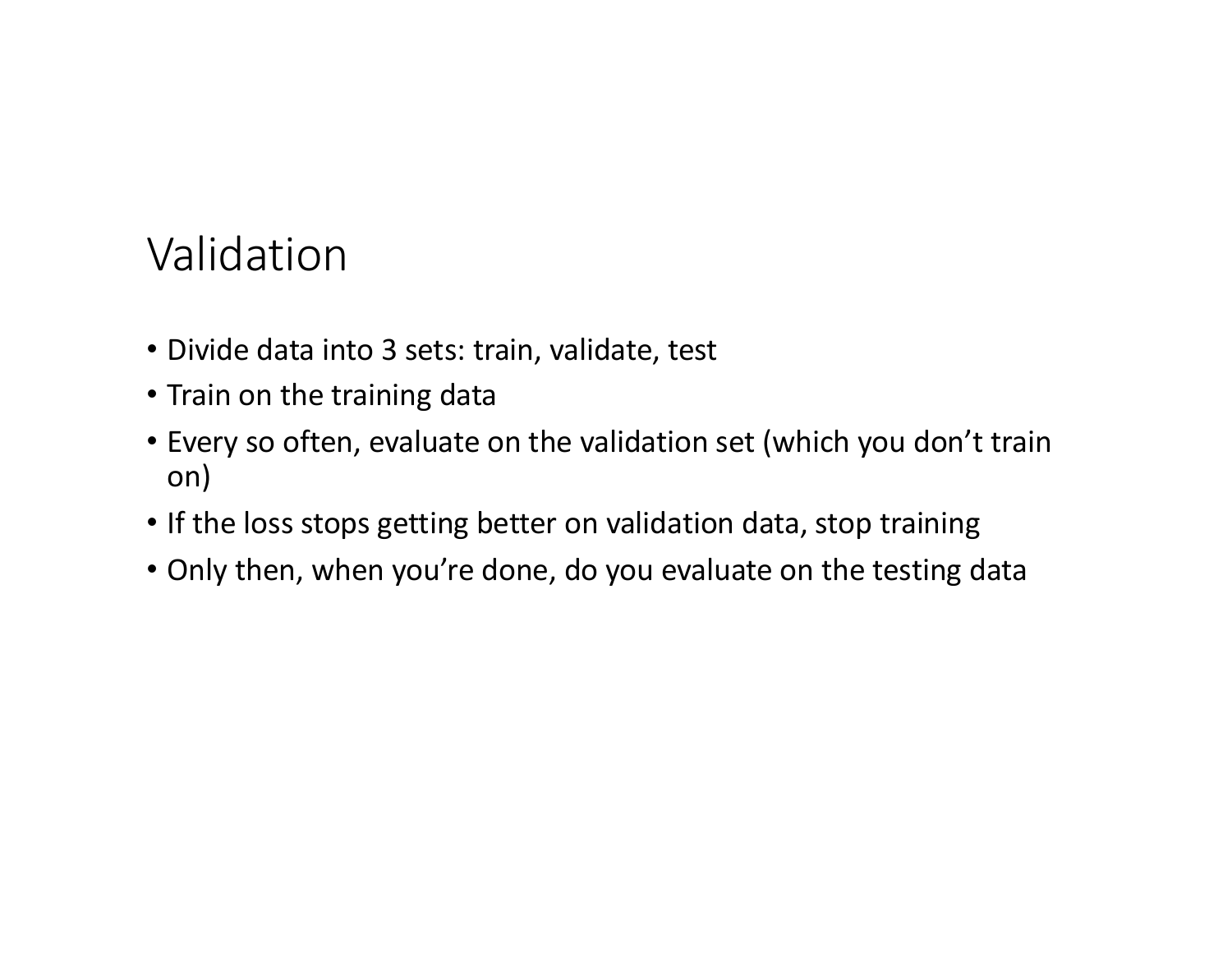#### "traditional" regularization

- Big idea (**Occam's Razor**) Given two models with equal performance, prefer the *simpler* model.
	- E.g., models with fewer parameters or smaller coefficients
- Regularization can be applied to any loss function

$$
L_R(X, Y; \theta) = L(X, Y; \theta) + \lambda R(\theta)
$$

• The amount of regularization is controlled by the hyperparameter  $\lambda$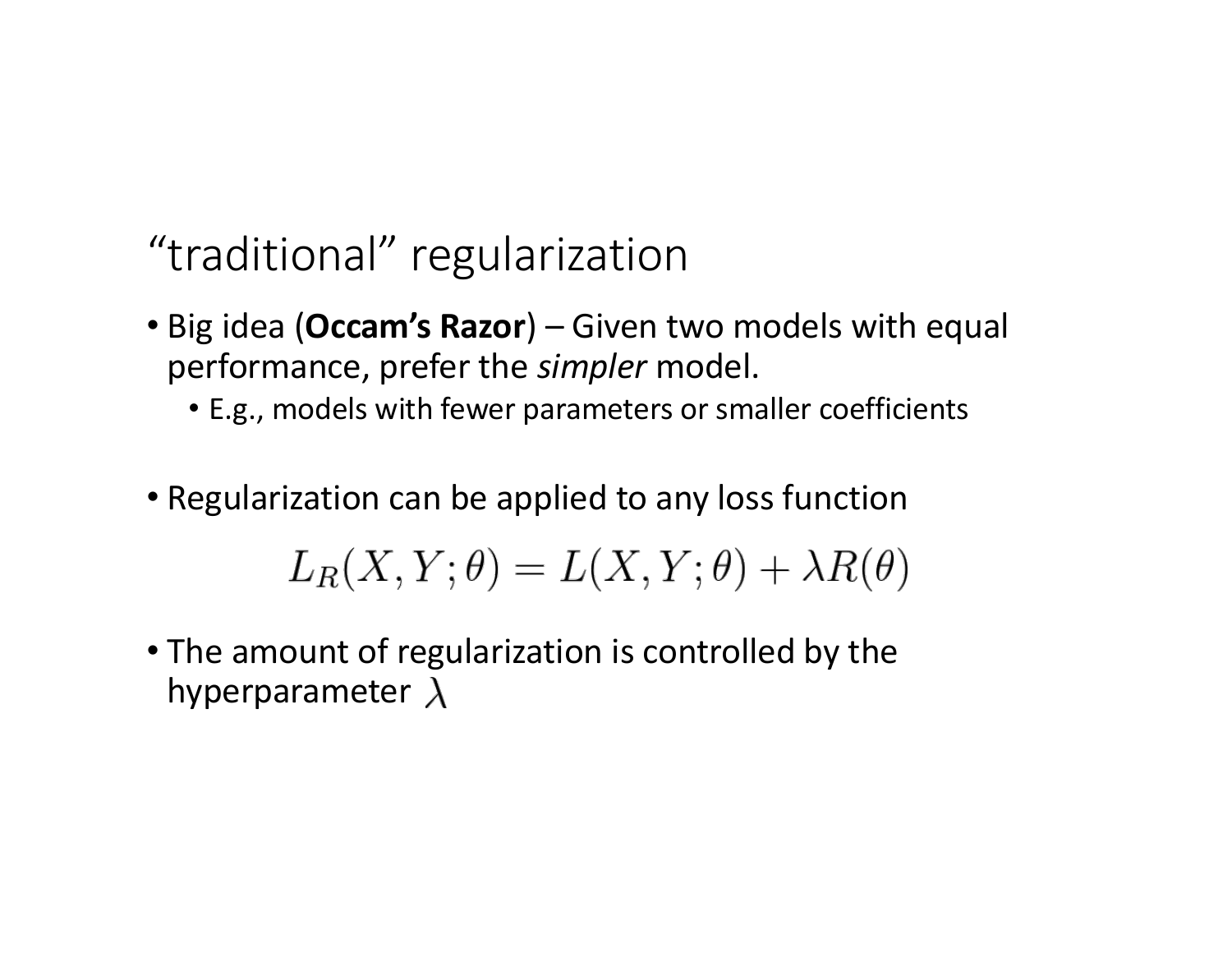#### L1- and L2-regularization

• Recall the  $l_p$ -norm:

$$
\ell_p(\theta) = \sqrt[p]{\sum_{i=1}^d |\theta_i|^p}
$$

•  $l_1$ -regularization penalizes high values of the  $l_1$ -norm of the model parameters:

$$
R_1(\theta) = \sum_{i=1}^d |\theta_i|
$$

•  $l_2$ -regularization penalizes high values of the  $l_2$ -norm:

$$
R_2(\theta) = \frac{1}{2} \sum_{i=1}^d |\theta_i|^2
$$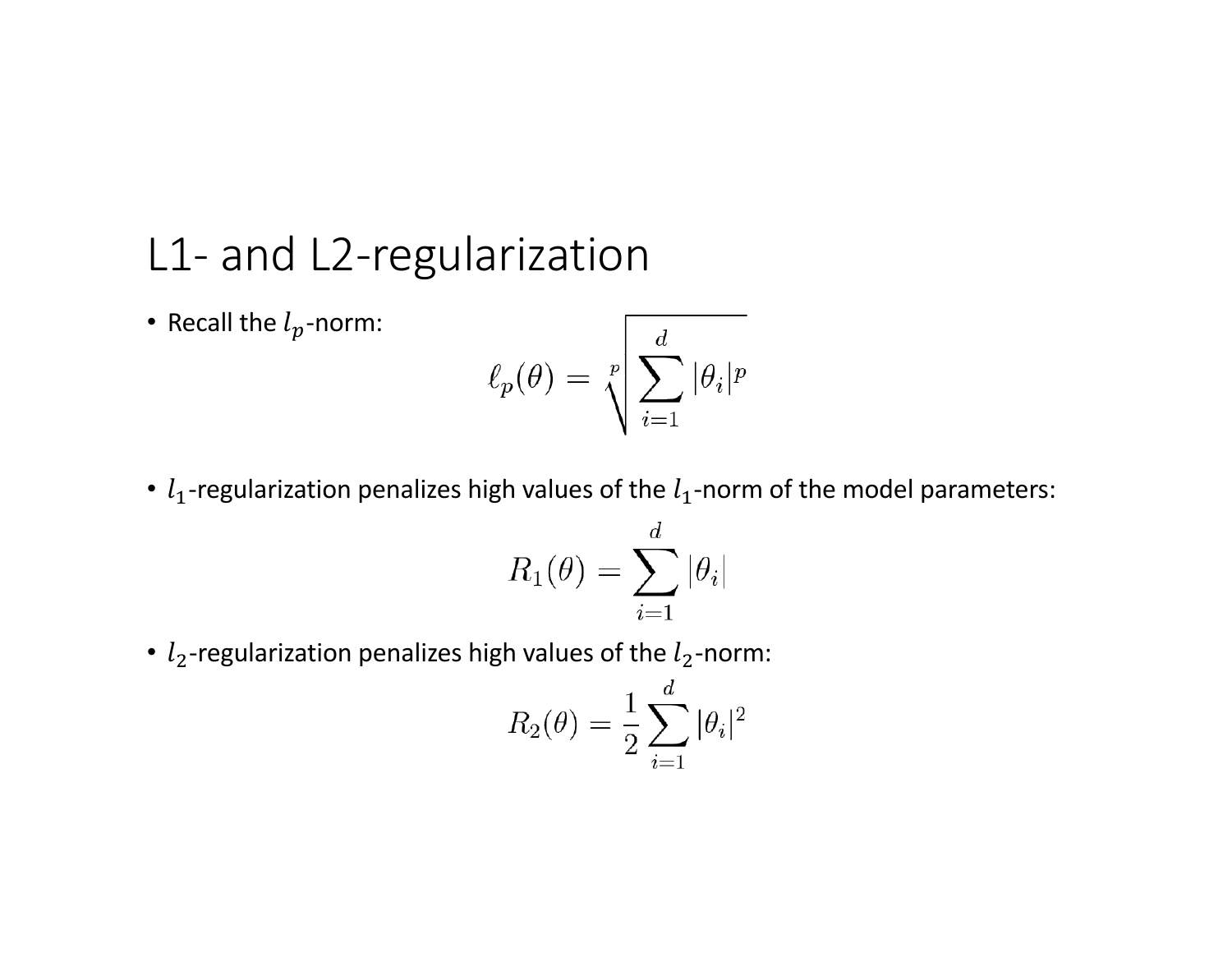#### L1-regularization and sparsity

- The gradient of the L1-regularizer is bounded (between -1 and +1, inclusive) but not unique at  $\theta = 0$ .
- Arbitrarily set the gradient at this point to 0.
- The resulting function is the *sign* function

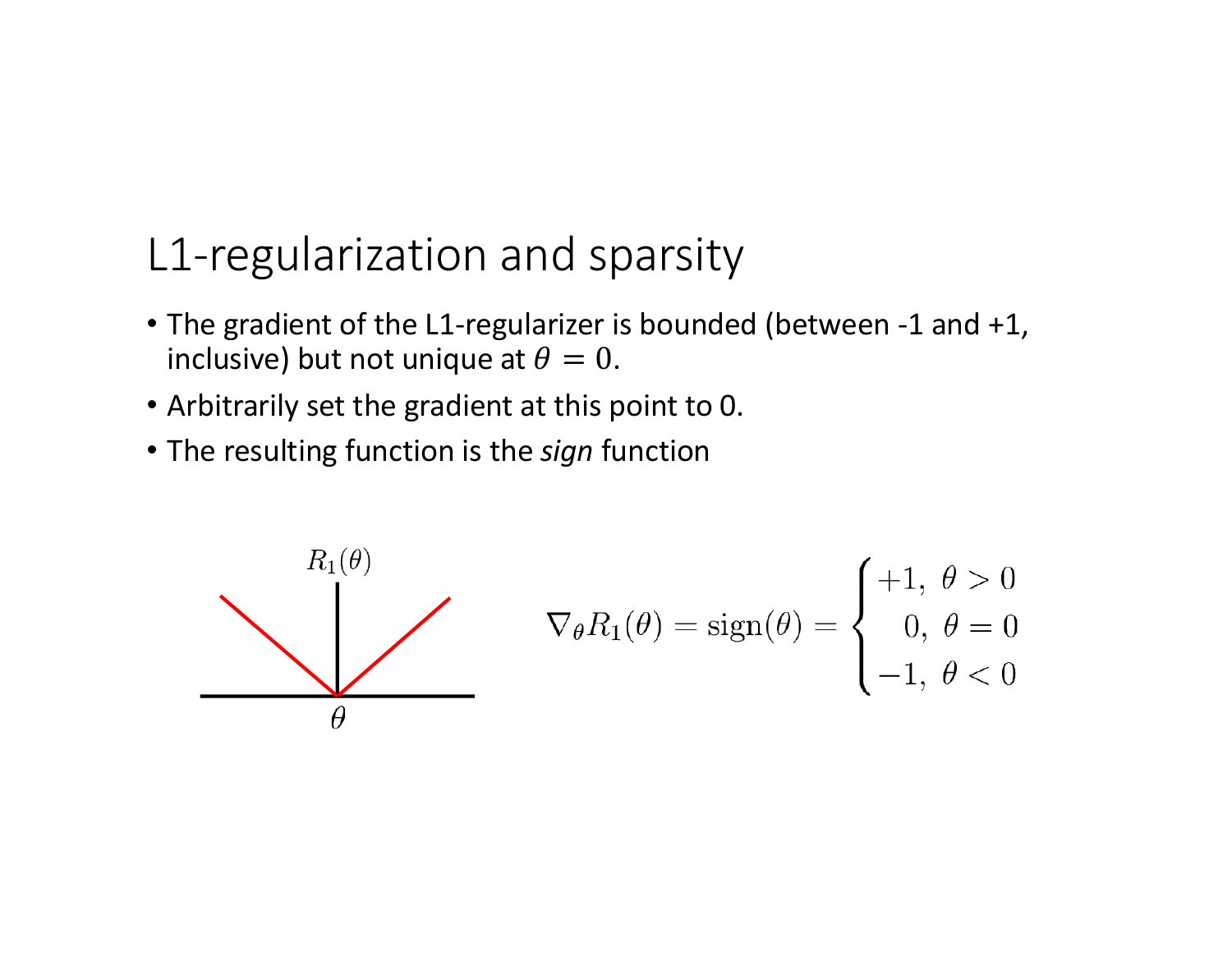#### L1-regularization and sparsity

- L1-regularization encourages the model parameters to be *sparse*
	- This is a form of feature selection
	- Only features with non-zero coefficients contribute to the model's prediction
- This is because the gradient of L1-regularization moves model parameters towards 0 at a *constant* rate

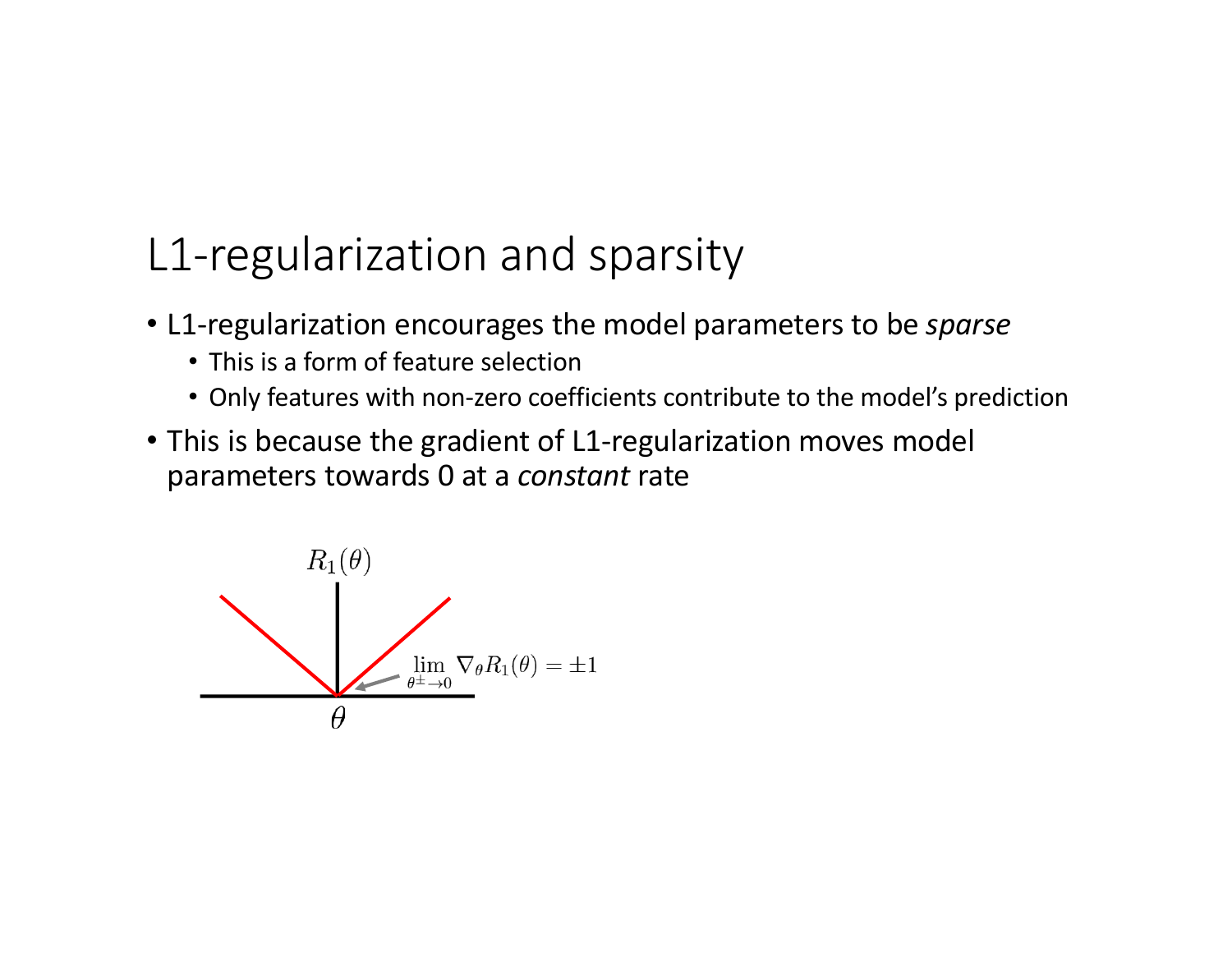### L2-regularization and big weights

- L2-regularization encourages the model parameters to be *small*
- Why would this be?

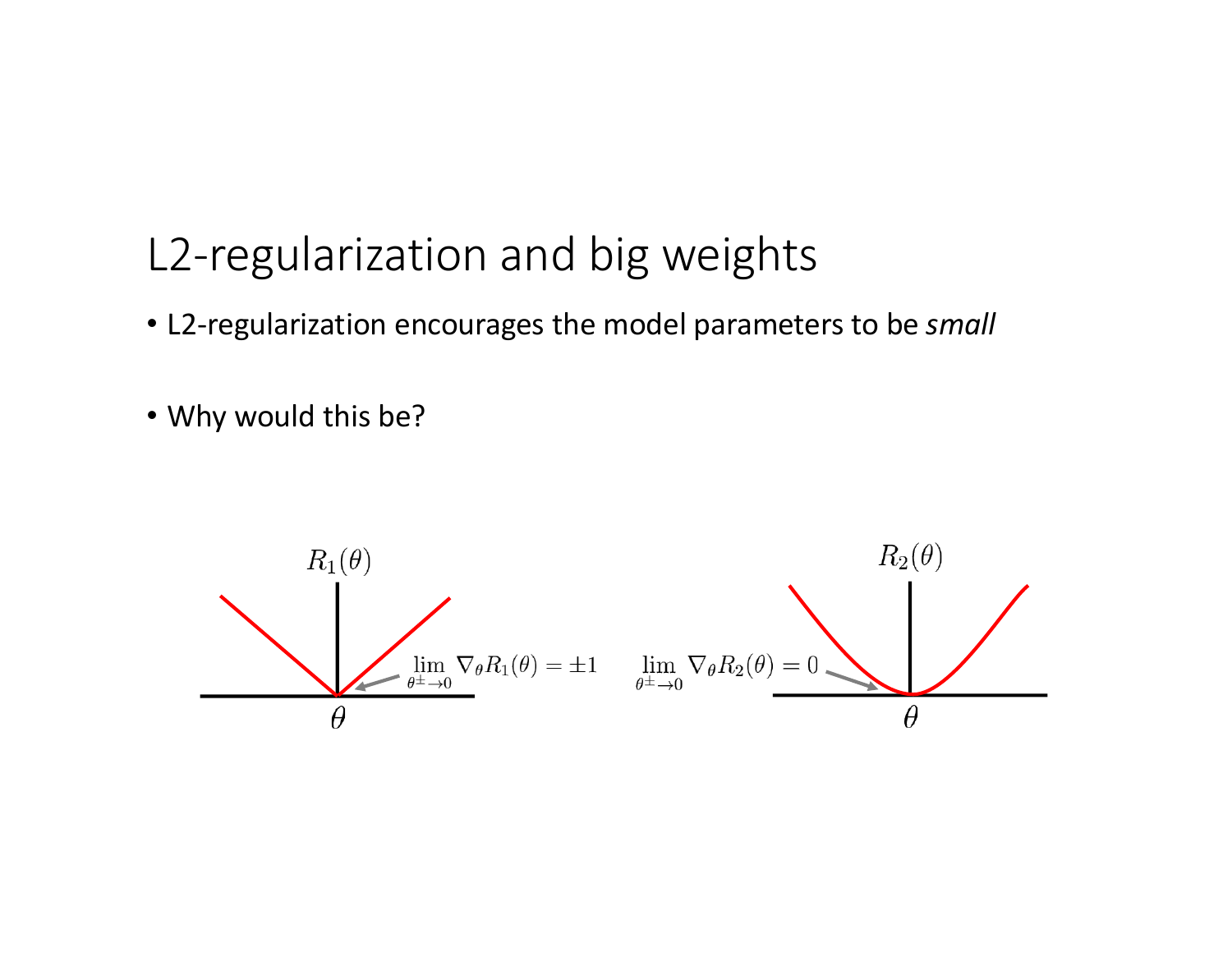#### Regularization and offset (aka bias)

- Many ML models include a bias term, b.
- Example: A linear model:  $h_\theta(x) = \theta^T x + b$
- Or equivalently, by augmenting  $\theta$  and  $x$ , like we did with perceptrons...

$$
\theta' = [\theta_1, \theta_2, \dots, \theta_d, b], x' = [x_1, x_2, \dots, x_d, 1]
$$

• What happens if we regularize the bias term?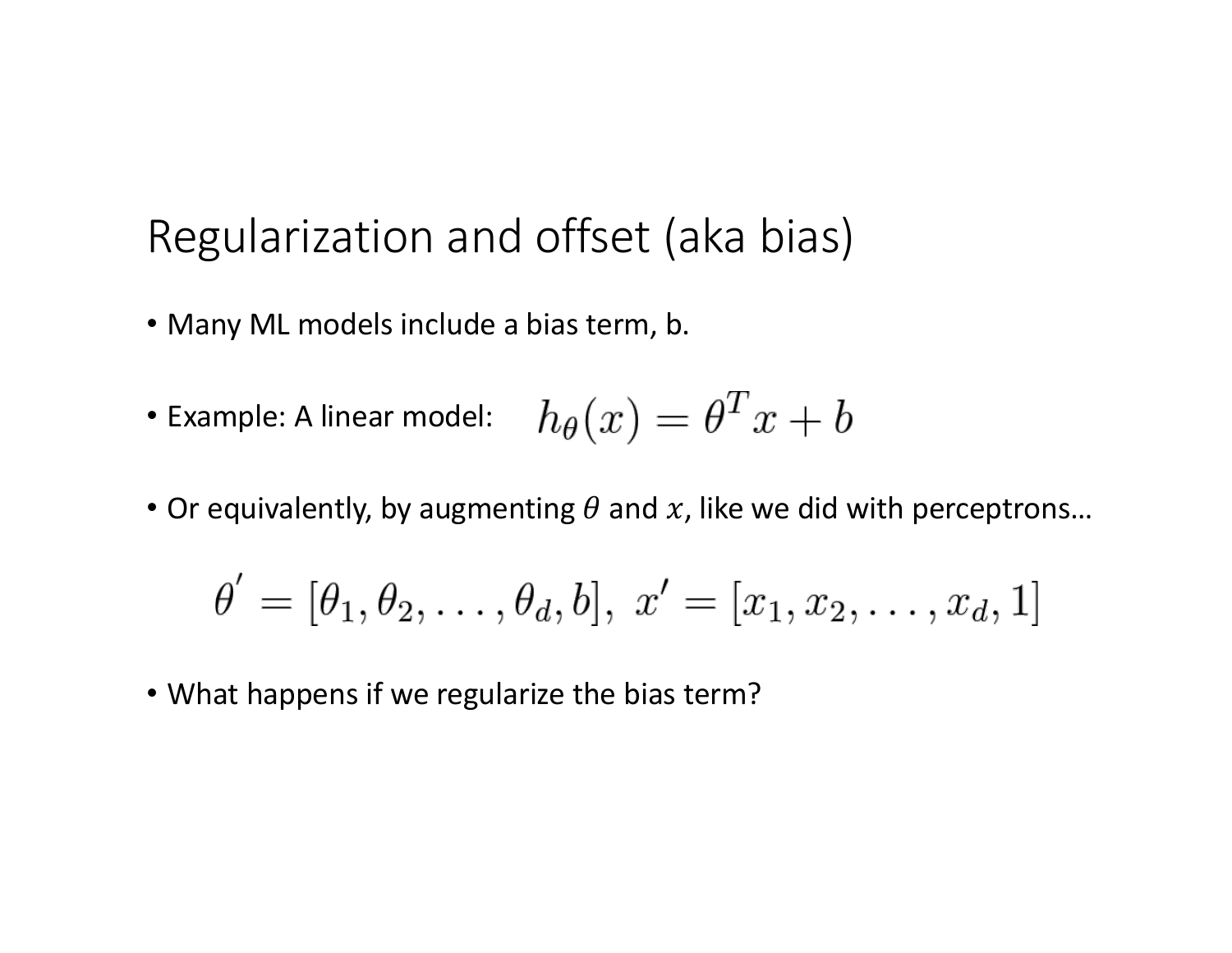#### Regularization and offset (aka bias)

- Recall that "regularizing" a model parameter means encouraging that model parameter to tend towards 0.
- How would a linear model represent horizontal line?
- How does shrinking the bias affect its ability to do so?

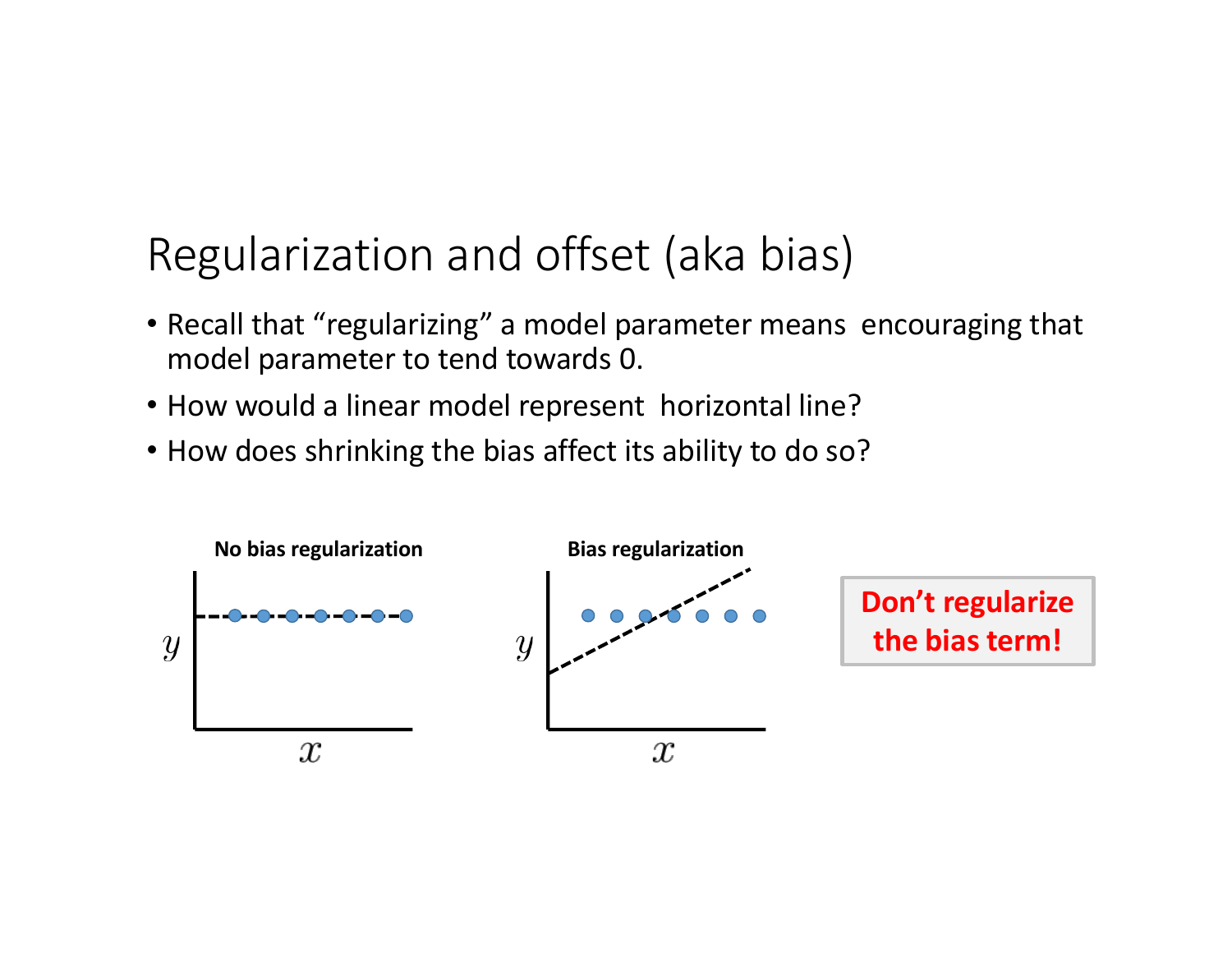#### Data Augmentation

- Make perturbed copies of your data that vary in ways that should not change the value nature of the output function.
- This can help prevent spurious correlations between data and output.
- Example: Distinguishing clarinet sounds from flute sounds
	- Vary the pitch of each note by  $+$  or  $-$  1%, 2%, 3%, 4%....
	- Add background noise of different kinds and at different dB
	- Time-stretch each note a bit
	- Delay or advance the onset of the note
- This can turn 1000 data points into 100,000.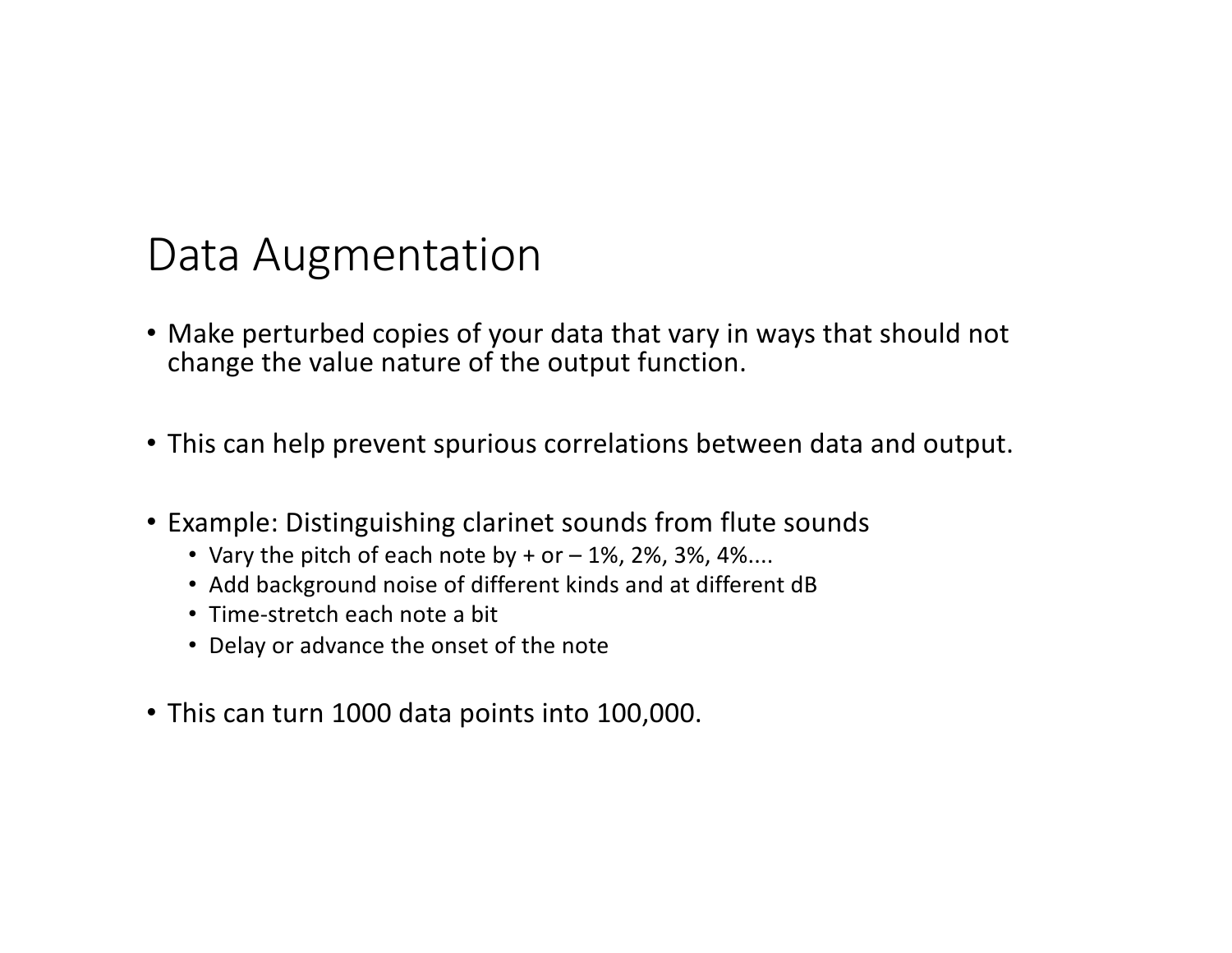# Let's look at "trees"















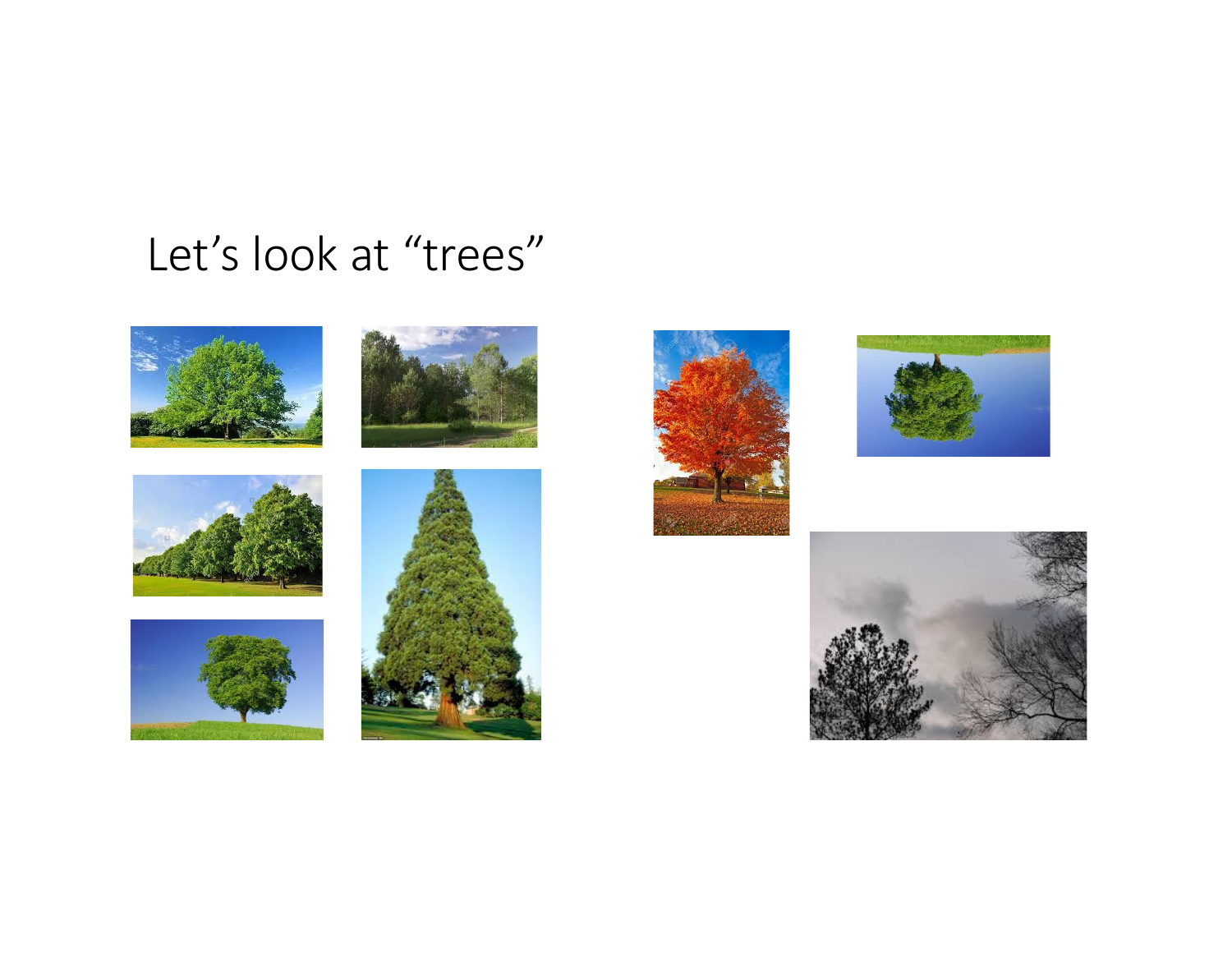# One other thing…"normalization"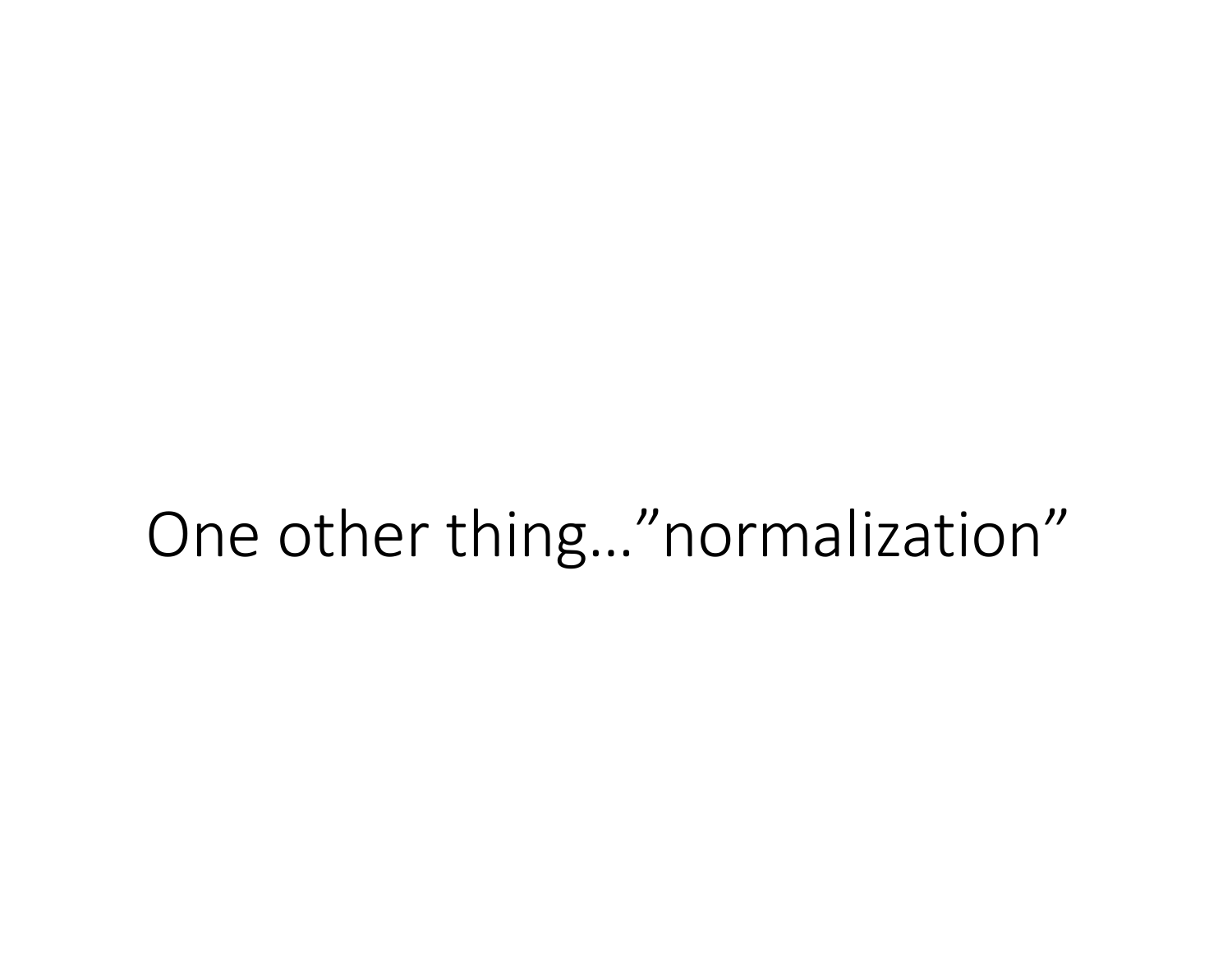# What if….

#### Your training data looks like this?

High dynamic range Very bright



(image from https://www.dreamstime.com/)

#### Your testing data looks like this?

Low dynamic range Very dark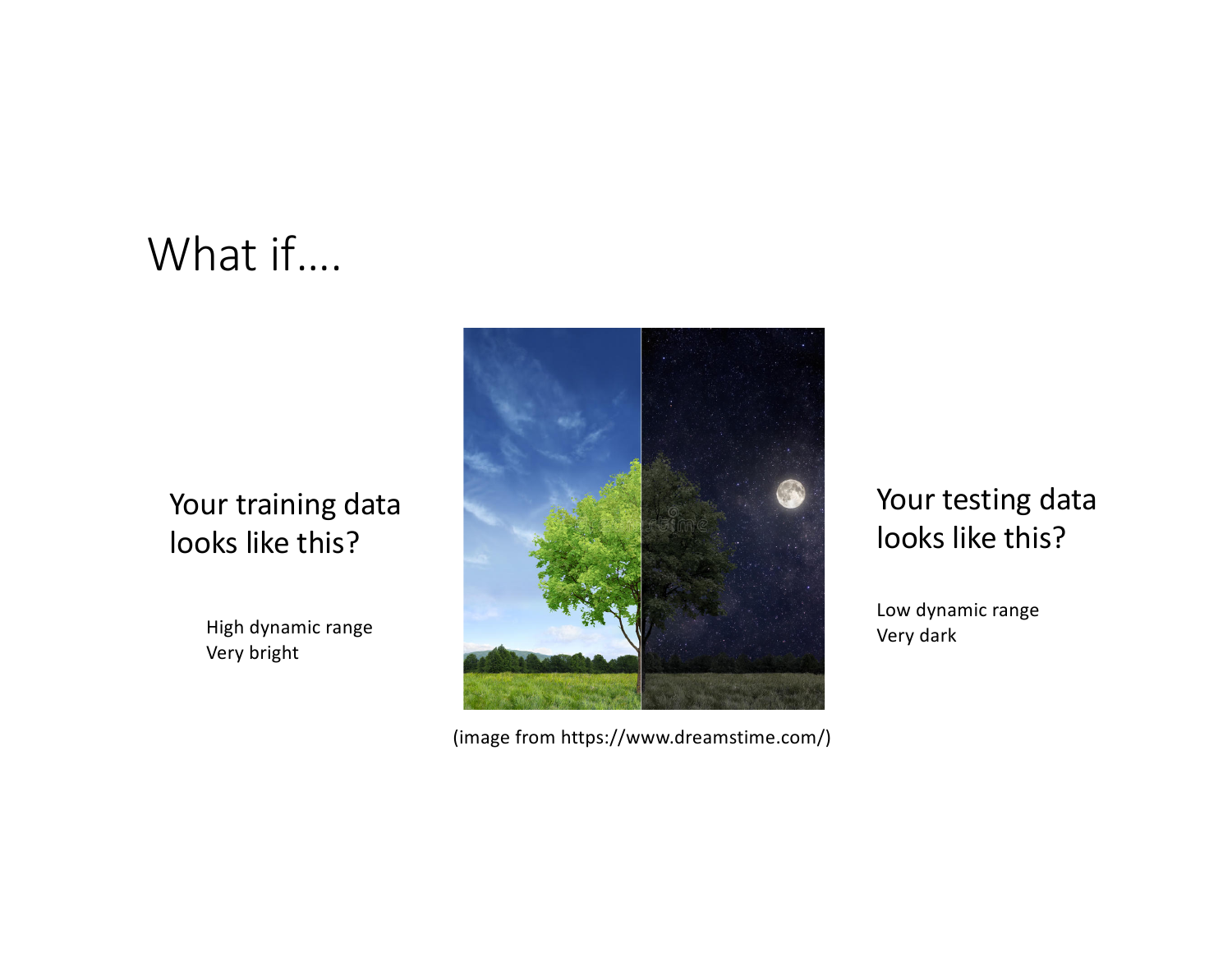# You might want to do this:

- Standardize your data:
	- Make sure that you have unit variance in your batch/dataset.
- Give your data the same range overall (e.g. center your values around the same center point)
- Decorrelate your variables (can be harder for images, if every pixel is a variable)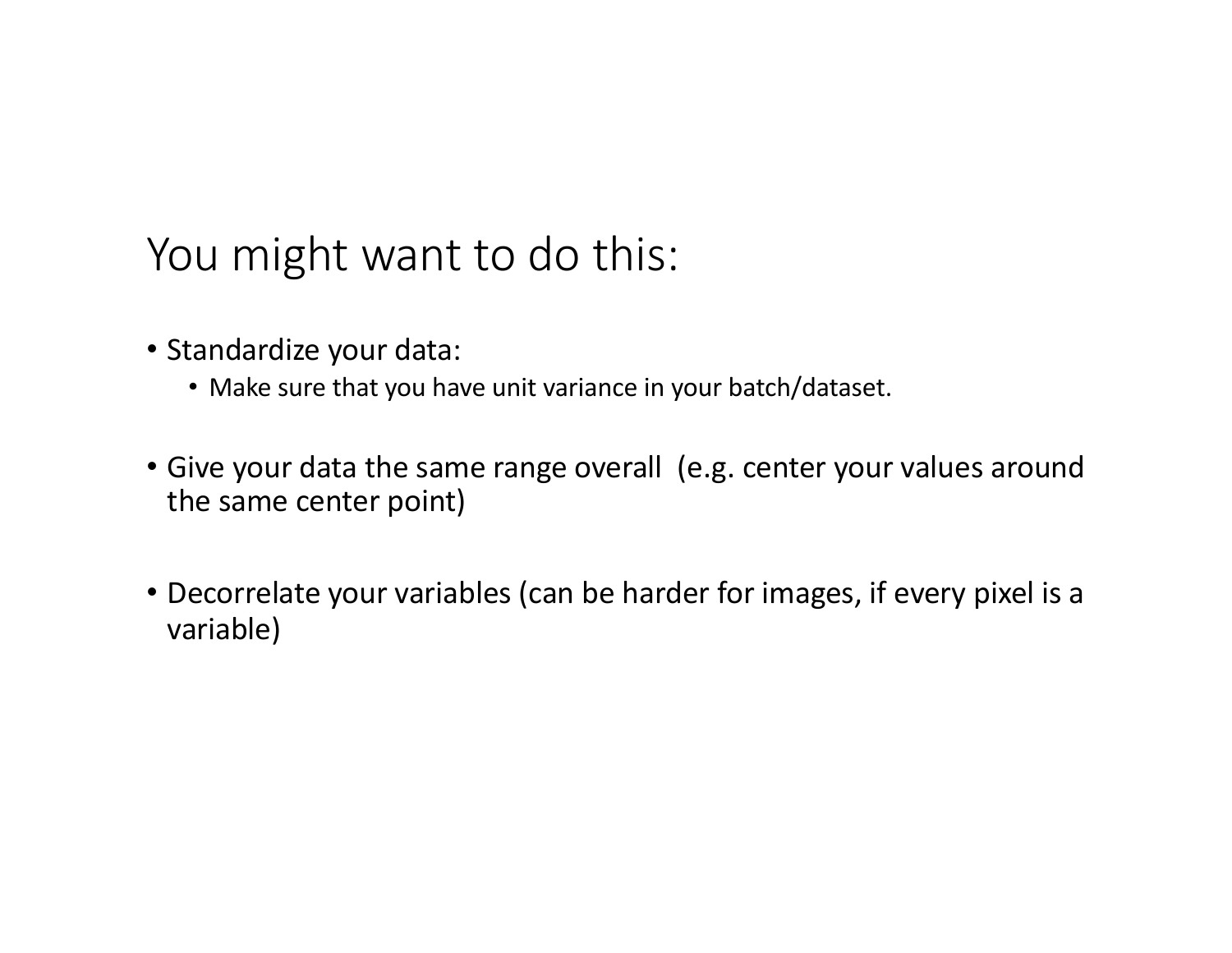### "Whitening your data"

- name comes from white noise.
- Here's a definition from https://en.wikipedia.org/wiki/Whitening\_transformation
- A **whitening transformation** or **sphering transformation** is a linear transformation [that transforms a vector of](https://en.wikipedia.org/wiki/Linear_transformation) [random vari](https://en.wikipedia.org/wiki/Random_variables)ables with a known [covariance m](https://en.wikipedia.org/wiki/Covariance_matrix)atrix into a set of new variables whose covariance is the [identity m](https://en.wikipedia.org/wiki/Identity_matrix)atrix, meaning that they are [uncorre](https://en.wikipedia.org/wiki/Uncorrelated)lated and each [have](https://en.wikipedia.org/wiki/Variance) varia[nce](https://en.wikipedia.org/wiki/Whitening_transformation)  $1.11$  The transformation is called "whitening" because it changes the input vector into a [white noise ve](https://en.wikipedia.org/wiki/White_noise)ctor.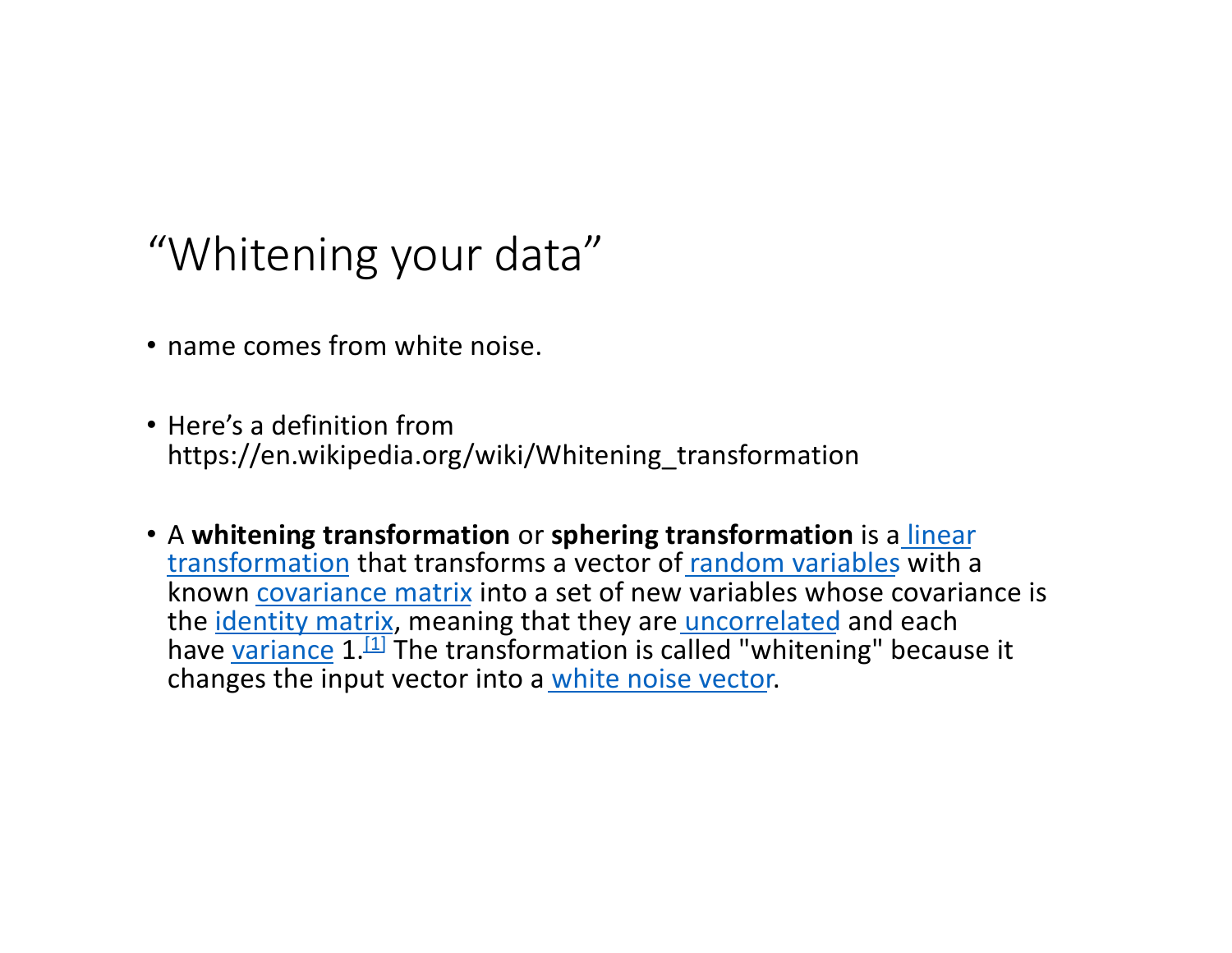# So….when/how to do this?

- At the dataset level?
- At the batch level?
- At the input?
- Or further into the network?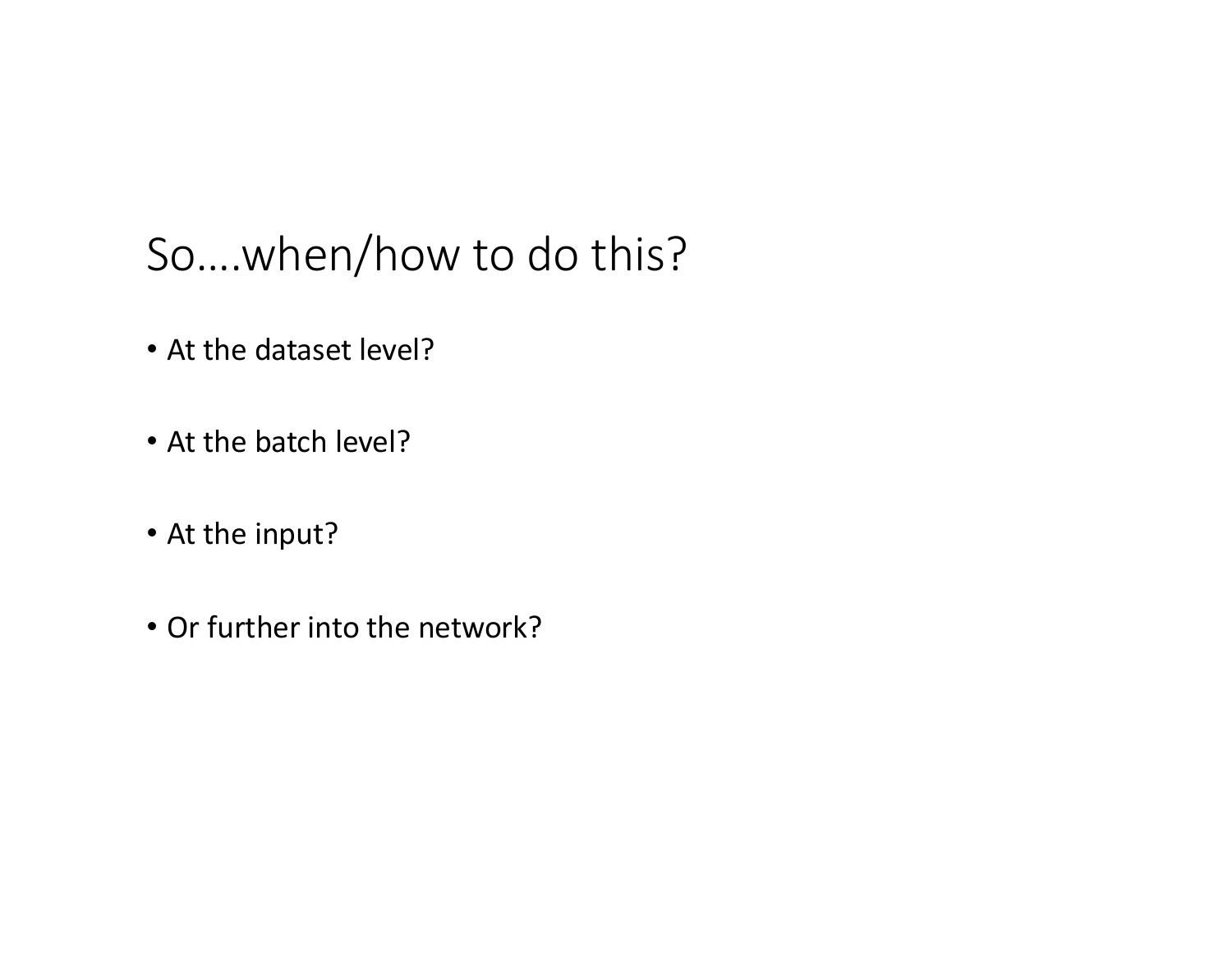# What is covariant shift?

• Well… we already talked about this potential issue between testing and training



- How can a similar issue happen between gradient descent steps for the input, if we're using minibatches?
- How can a similar issue happen to interior nodes even if we run on the same mini batch for two steps in a row?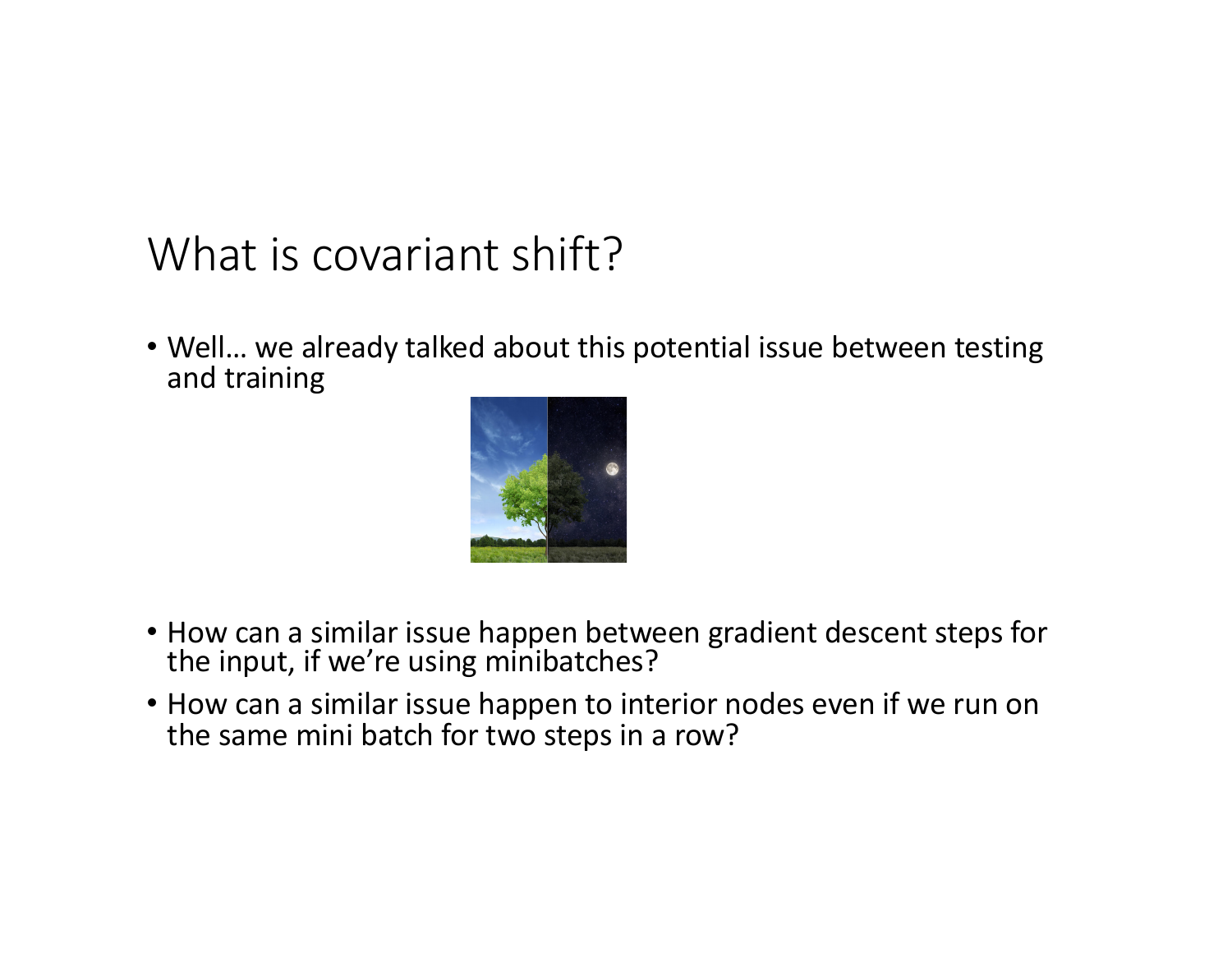Batchnorm: centering and scaling

- Normalize the data scale input to each node
- Subtract the mean value of the data
- Do this on a dimension-by-dimension basis
- Do this at every training step in gradient descent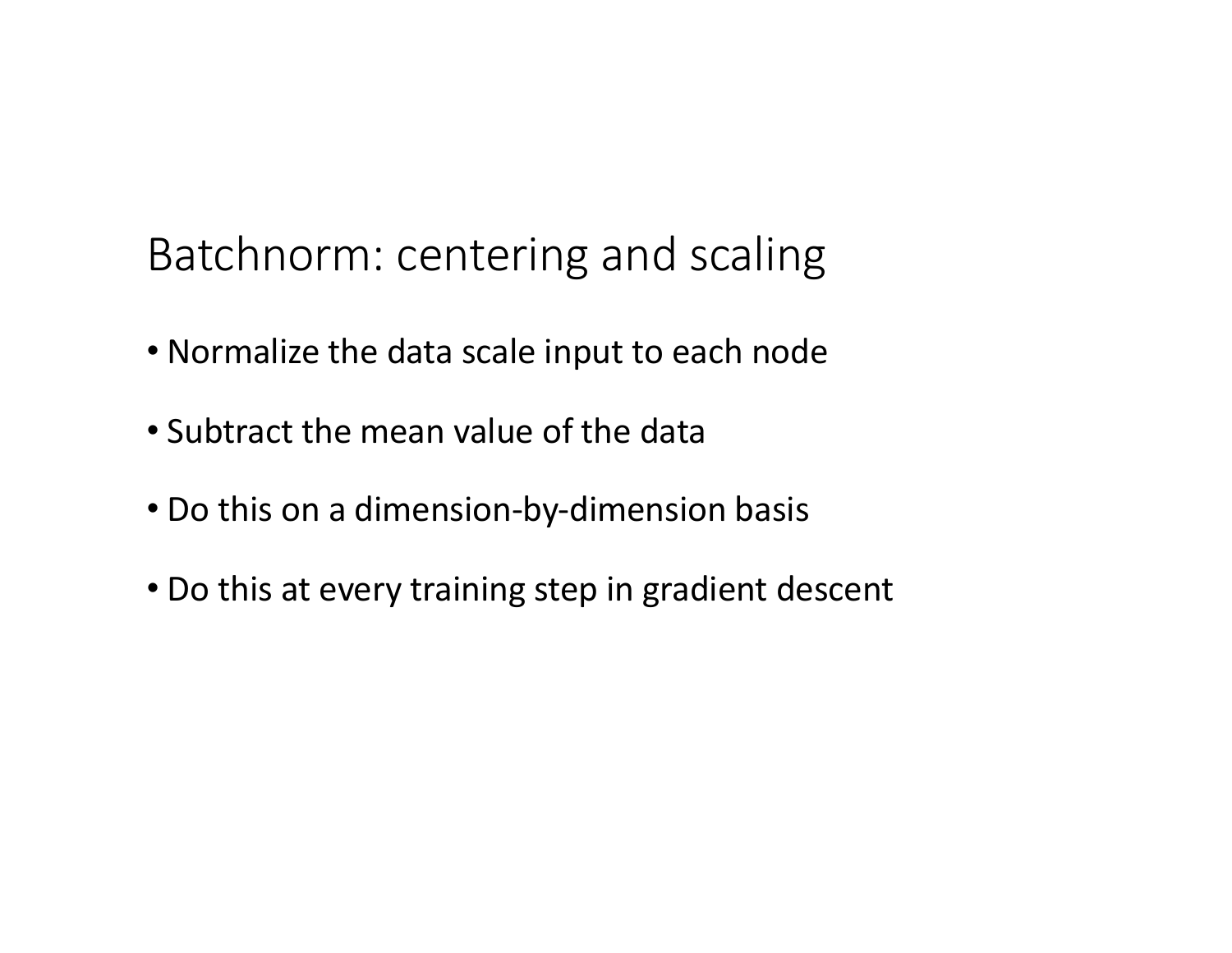**Input:** Values of x over a mini-batch:  $\mathcal{B} = \{x_{1...m}\};$ Parameters to be learned:  $\gamma$ ,  $\beta$ **Output:**  $\{y_i = BN_{\gamma,\beta}(x_i)\}\$ 

$$
\mu_{\mathcal{B}} \leftarrow \frac{1}{m} \sum_{i=1}^{m} x_i
$$

$$
\sigma_{\mathcal{B}}^2 \leftarrow \frac{1}{m} \sum_{i=1}^{m} (x_i - \mu_{\mathcal{B}})^2
$$

$$
\widehat{x}_i \leftarrow \frac{x_i - \mu_{\mathcal{B}}}{\sqrt{m}}
$$

// mini-batch mean

// mini-batch variance

$$
\widehat{x}_i \leftarrow \frac{x_i - \mu \mathcal{B}}{\sqrt{\sigma_{\mathcal{B}}^2 + \epsilon}}
$$
\n
$$
y_i \leftarrow \gamma \widehat{x}_i + \beta \equiv \text{BN}_{\gamma, \beta}(x_i)
$$
\n
$$
\text{W scale and shift}
$$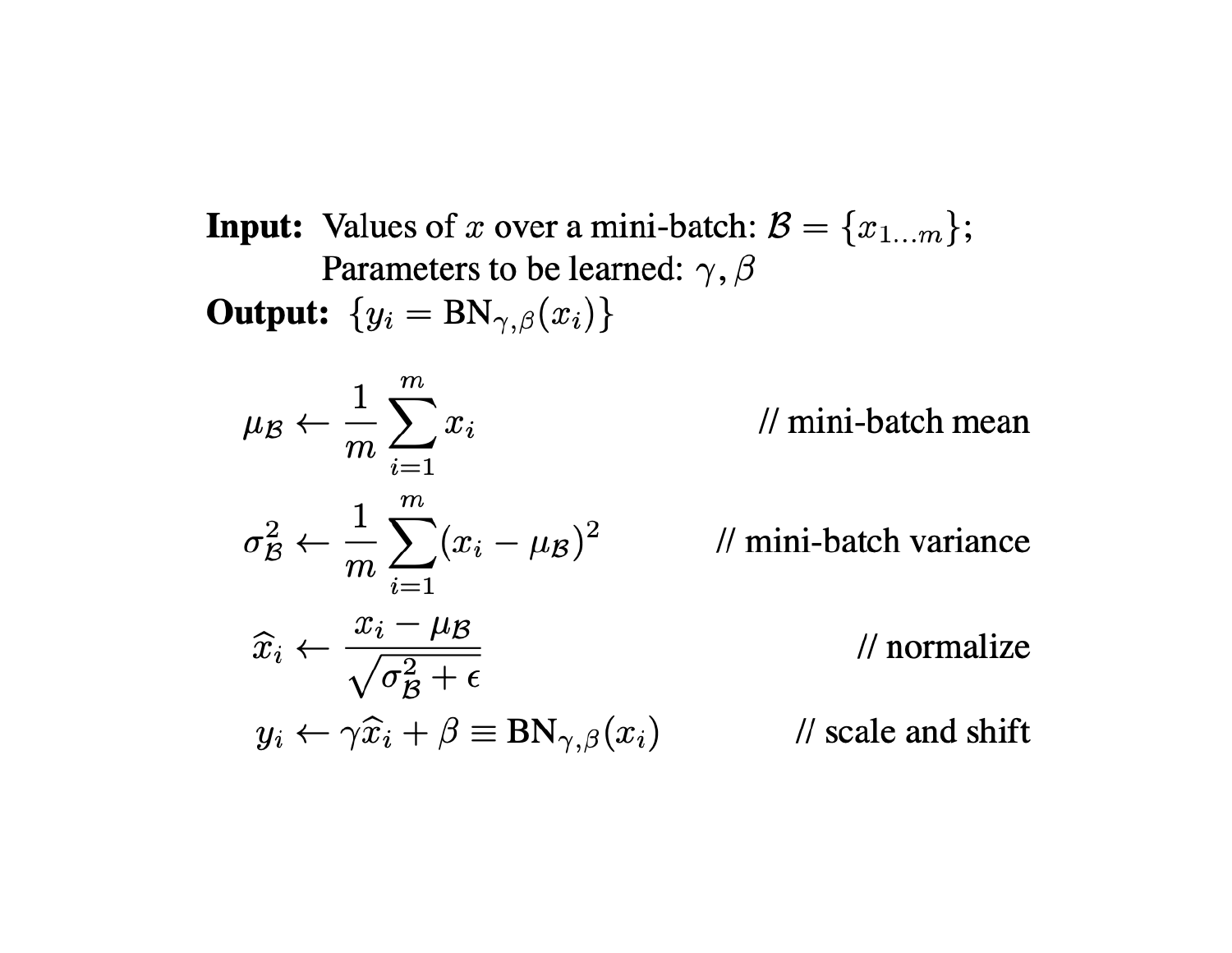